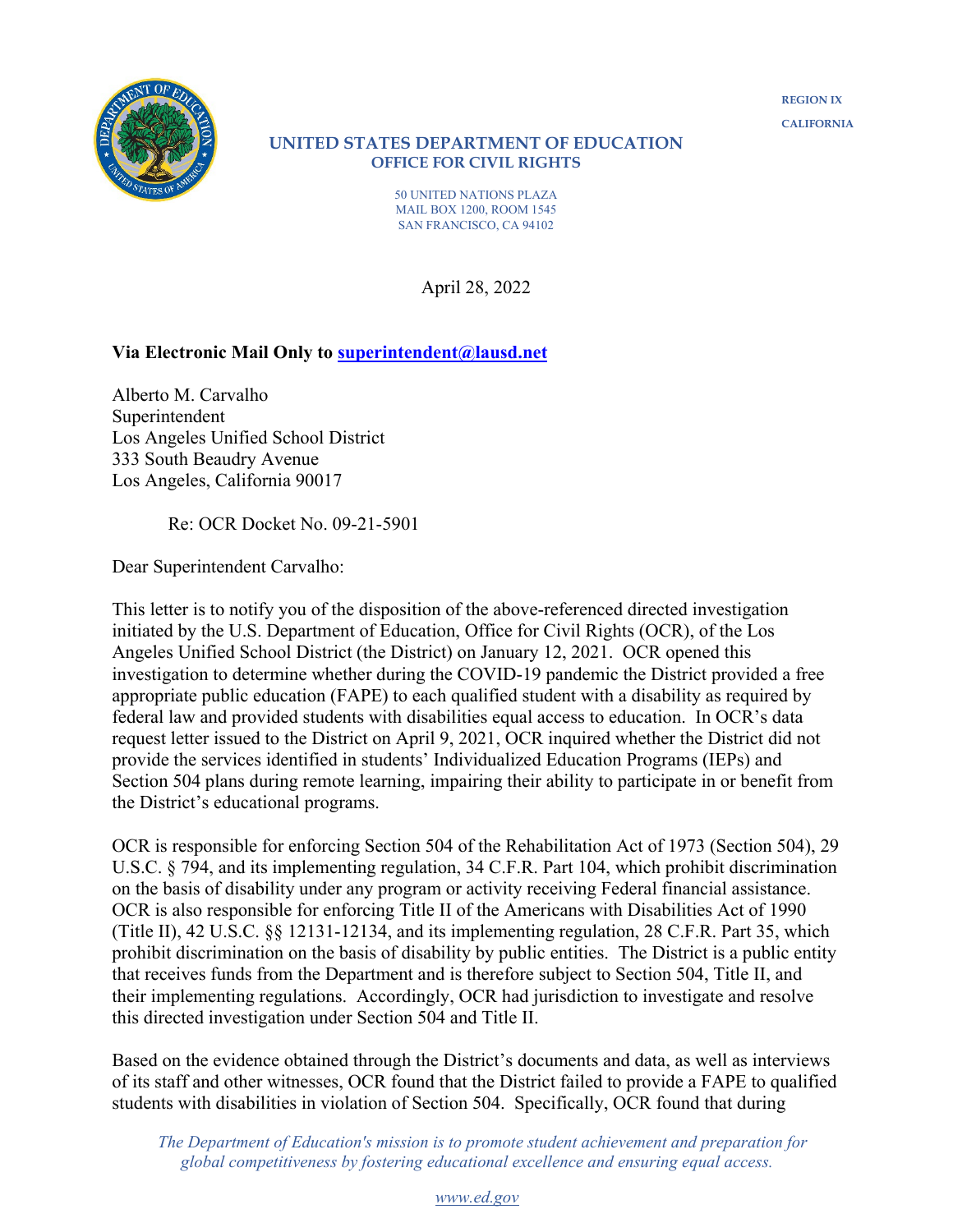remote learning the District (1) limited the services provided to students with disabilities based on considerations other than the students' individual educational needs, did not conduct evaluations of students with disabilities prior to making significant changes to their placements, and did not ensure that the placement decisions were made by a group of persons knowledgeable about the students' needs, in violation of 34 C.F.R. § 104.33 and § 104.35(a) and (c); (2) failed to accurately or sufficiently track services provided to students with disabilities in violation of 34 C.F.R. § 104.33 and 34 C.F.R. § 104.61 (incorporating 34 C.F.R. § 100.6(b)); and (3) failed to develop and implement a plan adequate to remedy the instances in which students with disabilities were not provided a FAPE as required by Section 504 during remote learning. The preponderance of the evidence accordingly supports a finding that the District failed to provide the required services identified in students' IEPs and Section 504 plans during remote learning. The Section 504 regulation, at 34 C.F.R. § 104.6, requires a recipient to take such remedial action as OCR deems necessary to overcome the effects of discrimination when OCR finds that the recipient has discriminated against persons on the basis of disability.

The District signed the enclosed Resolution Agreement to address the violations identified below.

# **I. Legal Standards**

The Section 504 regulation, at 34 C.F.R. § 104.33, requires public school districts to provide a free appropriate public education (FAPE) to all students with disabilities in their jurisdictions. An appropriate education is defined as regular or special education and related aids and services that are designed to meet the individual needs of students with disabilities as adequately as the needs of students without disabilities are met, and that are developed in accordance with the procedural requirements of 34 C.F.R. §§ 104.34-36. Districts are required to conduct an evaluation of any person who, because of disability, needs or is believed to need special education or related services before taking any action with respect to the initial placement of the person in regular or special education and any subsequent significant change in placement. 34 C.F.R. § 104.35(a). Implementation of an IEP developed in accordance with the Individuals with Disabilities Education Act (IDEA) is one means of meeting these requirements. 34 C.F.R. § 104.33(b)(2). As a general rule, because Title II provides no less protection than Section 504, violations of Section 504 also constitute violations of Title II. 28 C.F.R. § 35.103.

In interpreting evaluation data and in making placement decisions, a recipient school district must draw upon information from a variety of sources, establish procedures to ensure that information obtained from all such sources is documented and carefully considered, and ensure that the decision is made by a group of persons, including persons knowledgeable about the student, the meaning of the evaluation data, and the placement options. 34 C.F.R. § 104.35.

In addition, the Section 504 regulation, at 34 C.F.R. § 104.36, requires that school districts establish and implement, with respect to actions regarding the identification, evaluation, or educational placement of persons who, because of disability, need or are believed to need special instruction or related services, a system of procedural safeguards that includes notice, an opportunity for the parents or guardian of the person to examine relevant records, an impartial hearing with opportunity for participation by the person's parents or guardian and representation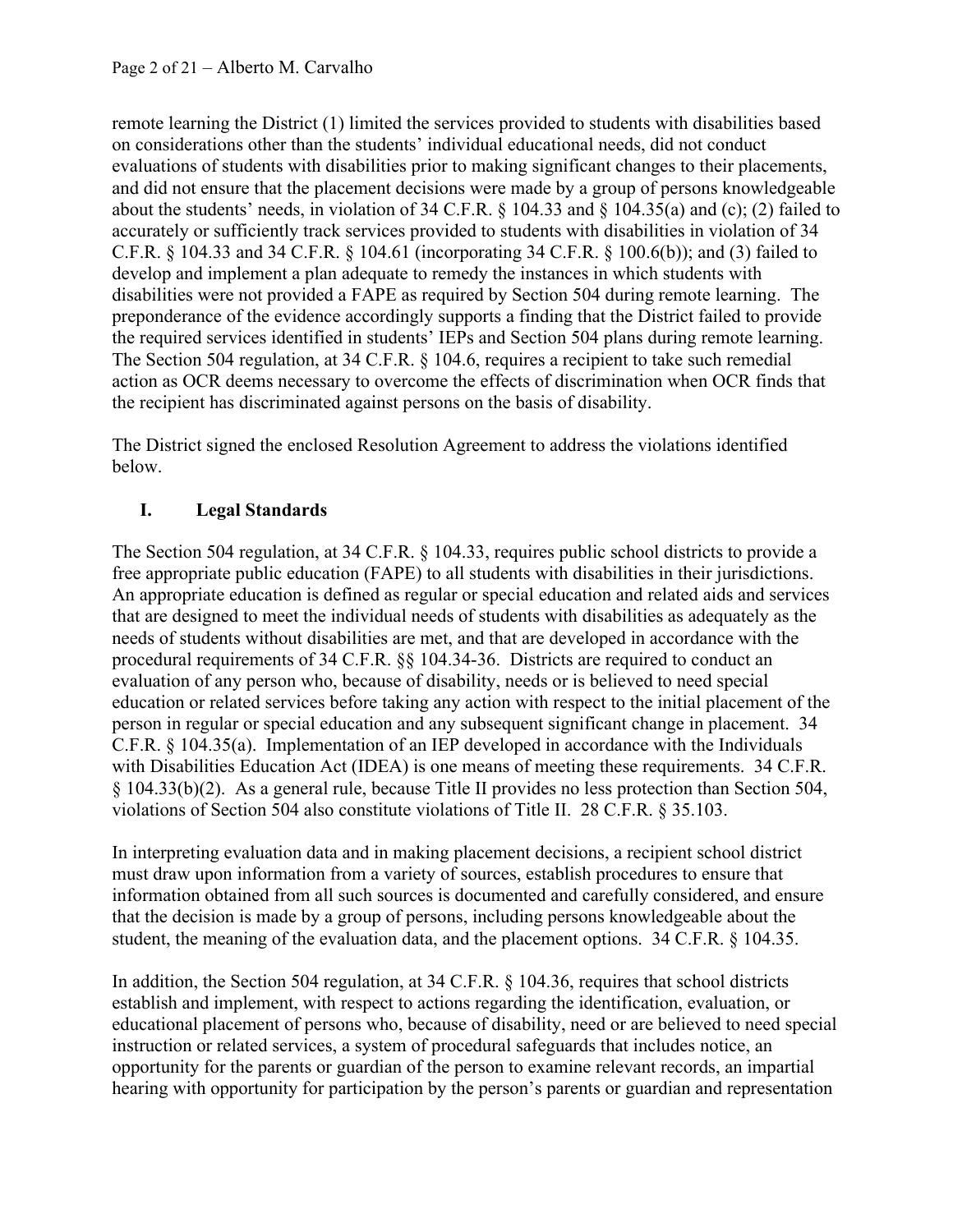by counsel, and a review procedure. Compliance with the procedural safeguards of IDEA is one means of meeting this requirement.

The Section 504 regulation, at 34 C.F.R. § 104.6(a), provides that when OCR finds that a district has discriminated against persons on the basis of disability, the district shall take such remedial action as OCR deems necessary to overcome the effects of the discrimination. Compensatory services are required to remedy any educational or other deficits that result from a student with a disability not receiving the evaluations or services to which they were entitled.

Additionally, the Section 504 regulation at 34 C.F.R. § 104.61 (incorporating 34 C.F.R. § 100.6(b)) requires districts to keep records and accurate compliance reports in such form determined to be necessary to enable OCR to ascertain whether the district has complied or is complying with the regulations.

## **II. Summary of OCR's Investigation**

## **A. Background**

The District is the second largest school district in the United States with 574,996 students in the 2020-202[1](#page-2-0) school year.<sup>1</sup> As of April 7, 2022, the District enrolled 63,531 students with IEPs and 3,348 students with Section 504 plans. The District is divided into six local districts: Local District East, Local District West, Local District South, Local District Central, Local District Northeast, and Local District Northwest. Each local district has its own superintendent and special education administrator. Within each local district are Community of School<sup>[2](#page-2-1)</sup> administrators who communicate directly with principals, schools, and parents/guardians. The District's Chief of Special Education, Equity and Access (Special Education Chief) is responsible for the implementation of the District's obligations to students with IEPs. The District's Director of the Educational Equity Compliance Office (EECO Director) is the District's Section 504 Coordinator and is responsible for the implementation of the District's obligations to students with Section 504 plans. According to the District, the Office of the General Counsel issued Section 504 policy and procedures.

[https://achieve.lausd.net/cms/lib/CA01000043/Centricity/Domain/4/USC%20Rossier%20Exec%20Summary%20Pr](https://achieve.lausd.net/cms/lib/CA01000043/Centricity/Domain/4/USC%20Rossier%20Exec%20Summary%20Preliminary%20Findings%20Communities%20of%20Schools%202020-10-01.pdf) [eliminary%20Findings%20Communities%20of%20Schools%202020-10-01.pdf](https://achieve.lausd.net/cms/lib/CA01000043/Centricity/Domain/4/USC%20Rossier%20Exec%20Summary%20Preliminary%20Findings%20Communities%20of%20Schools%202020-10-01.pdf) and

<span id="page-2-0"></span><sup>&</sup>lt;sup>1</sup> California Department of Education (CDE) Dataquest,

<https://dq.cde.ca.gov/dataquest/dqcensus/EnrEthGrd.aspx?cds=1964733&agglevel=district&year=2020-21> <sup>2</sup> LAUSD established Communities of Schools throughout the district and centered around local Los Angeles

<span id="page-2-1"></span>neighborhoods prior to the 2020-2021 school year. A Community of Schools consists of a support team headed by a Community of School Administrator, who foster collaboration within and across schools and strengthen connections to families and community members. The goals of the Community of Schools are to: 1) better serve the unique needs of local communities, students and parents; 2) build stronger relationships in communities; and 3) improve teacher and learning with an emphasis on advancing instructional equity. *See*,

[https://achieve.lausd.net/site/Default.aspx?PageType=3&DomainID=4&PageID=1&ViewID=6446ee88-d30c-497e-](https://achieve.lausd.net/site/Default.aspx?PageType=3&DomainID=4&PageID=1&ViewID=6446ee88-d30c-497e-9316-3f8874b3e108&FlexDataID=97971)[9316-3f8874b3e108&FlexDataID=97971.](https://achieve.lausd.net/site/Default.aspx?PageType=3&DomainID=4&PageID=1&ViewID=6446ee88-d30c-497e-9316-3f8874b3e108&FlexDataID=97971)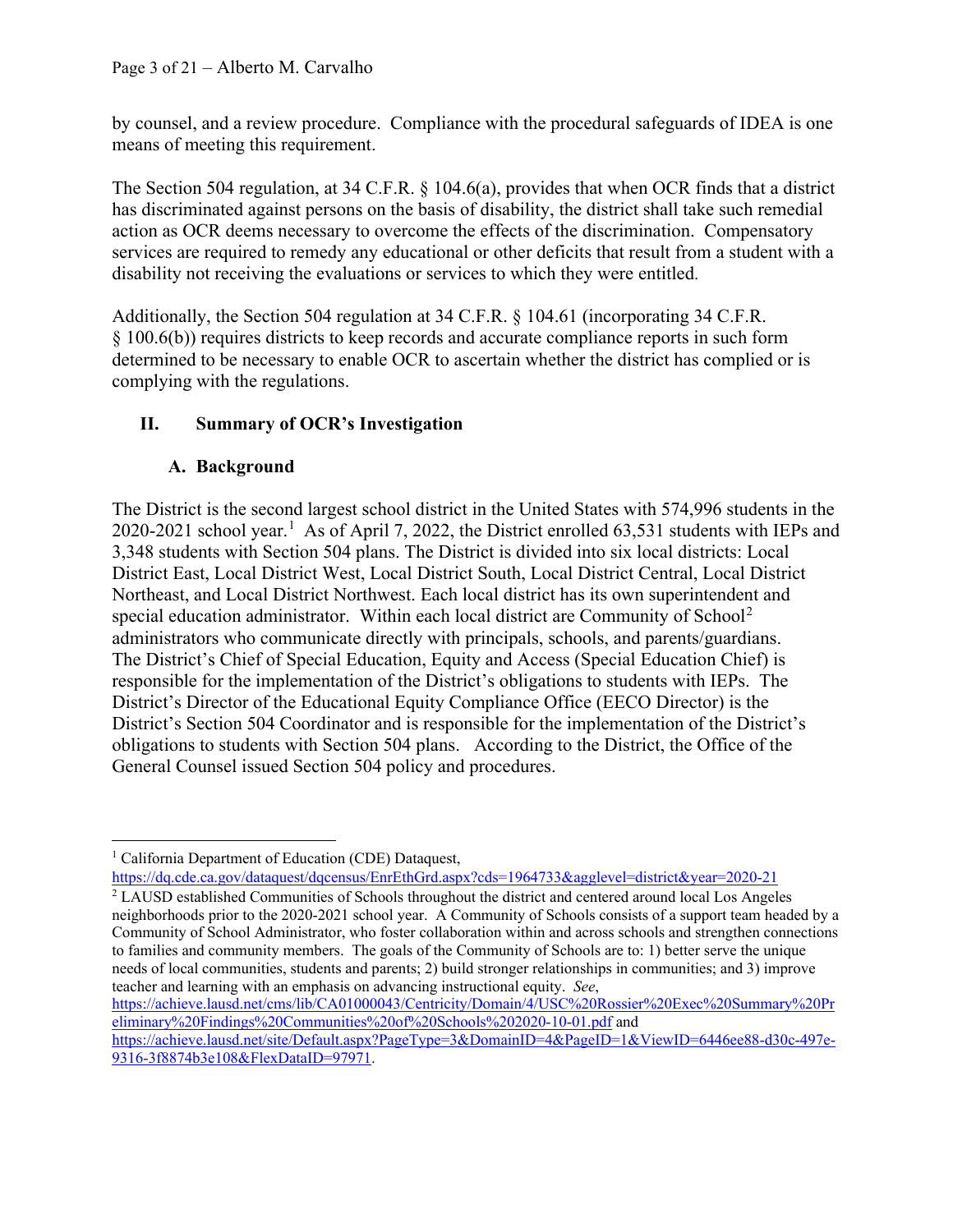District administrators informed OCR that the District uses an online system (Welligent) to file IEP plans, Section 504 plans, and evaluation documents. For students receiving services through an IEP or Section 504 plan, Welligent is also used to track the implementation of the services provided to students and service providers are directed to document services provided in Welligent. For students with Section 504 plans who do not receive services, but who have Section 504 plans that provide for accommodations or other supports, Welligent has not been used to track the implementation of Section 504 accommodations and supports. The District is currently modifying Welligent to be able to track measurable accommodations and supports provided to students with Section 504 plans. According to the District, while in rare circumstances students with Section 504 plans could have measurable prescribed services that can be tracked as do students with IEPs, other than students with health-related services there are not currently students with Section 504 plans that have measurable services that can be tracked in Welligent. According to the District, school site Section 504 designees and/or case managers (Section 504 designees) are responsible for ensuring that students with Section 504 plans receive their accommodations and supports which, according to the District, are implemented in the general education setting by the general education teacher or other general education personnel.

In addition to Welligent, the District uses a communication program (Schoology) to provide feedback, assignments, and web links to parents/guardians and students. Also, parents/guardians access information about services provided in an IEP or Section 504 plan to their child through the District's Parent Portal. The Parent Portal contains information about services provided to the student and services not provided due to student absence. Service delivery progress reports are available to parents/guardians through the Parent Portal on a quarterly basis.

## **B. Methodology**

OCR reviewed data and information regarding the District's response to the COVID-19 pandemic, actions the District took to transition to remote learning, and actions to provide a FAPE to students with disabilities. OCR also conducted interviews of seven District administrators, including the Special Education Chief, Local District East Superintendent, Local District East Special Education Director, Local District South Superintendent, Local District South Special Education Director, Local District West Superintendent, and the former Local District West Special Education Director. OCR also interviewed nine other witnesses, including District students, parents/guardians, and legal counsel for special education students enrolled in the District.

# **III. Findings of Fact**

## **A. Spring 2020**

Beginning on March 17, 2020, the District cancelled all in-person classes. A District administrator stated that in March 2020, when the District was closed for two weeks, teachers gave students paper and pencil packets with assignments to work. An administrator confirmed that Local District South used paper and pencil packets during this time period.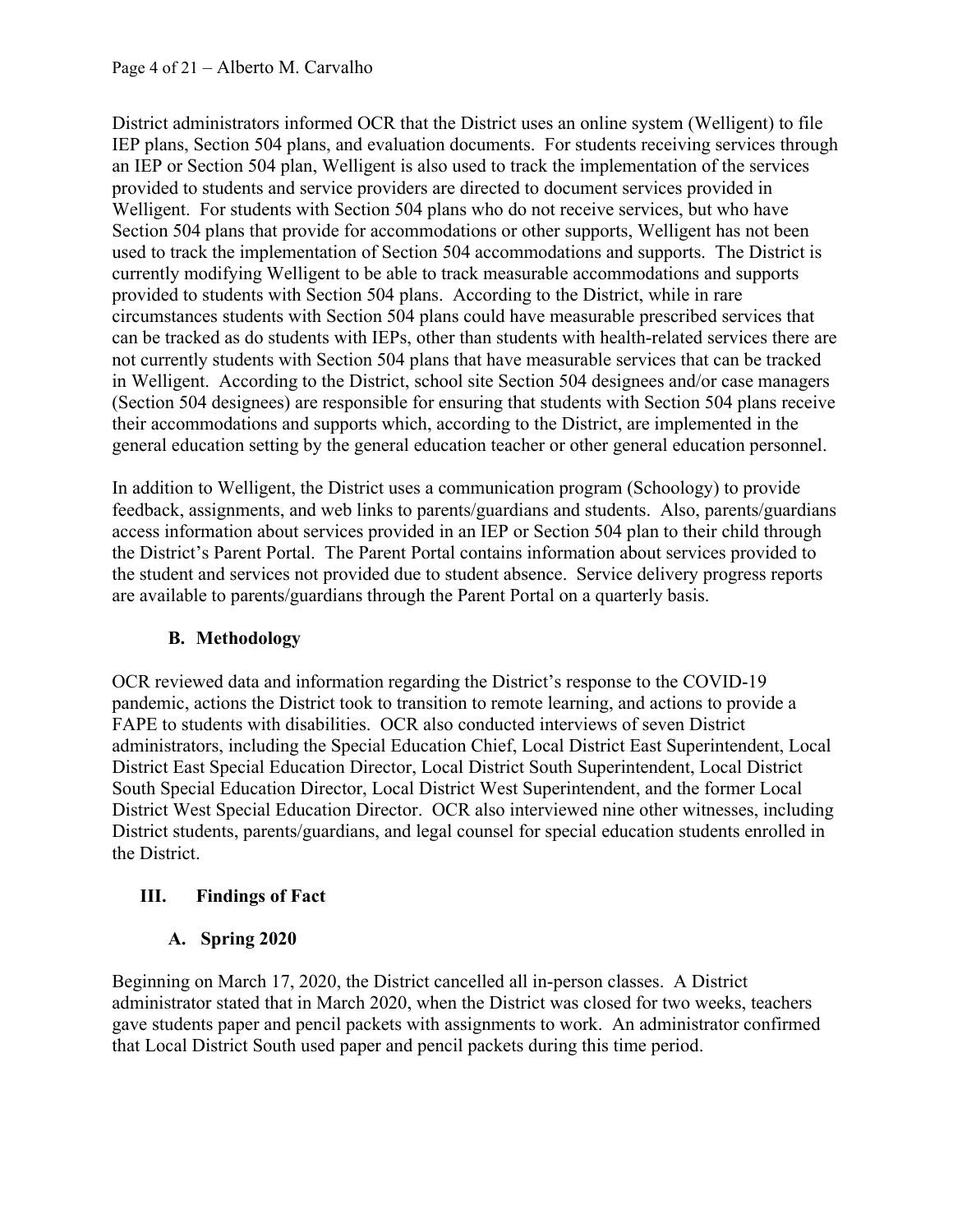On March 27, 2020, and March 30 through April 2, 2020, the District provided professional development to teachers to prepare for the transition to remote learning. The District created a guidelines and expectations document, "Special Education @Home Continuity of Learning Plan for Students with Disabilities" that stated that by March 23, service providers should have made initial contact with families of students on their special education caseload with a particular focus on technology accessibility questions. Service providers were instructed to have an initial remote instruction session during the week of March 30, 2020. They were also instructed to provide sessions to students "as close as possible to the frequency and duration" identified in students' IEPs, "to ensure progress towards IEP goal attainment to the extent feasible." Providers were instructed to document in Welligent the type of remote learning session in each student's service record as "an Event with Notes".

On March 31, 2020, the District's special education division, through a Welligent update titled "Documenting Distance Service Sessions with Notes in Welligent During School Closures," directed service providers to document in Welligent all student services provided during remote learning by using the interim service (IS) code<sup>[3](#page-4-0)</sup>. Service providers were instructed to include virtual meetings, telephonic meetings, emails sent by District accounts, office hours, and Schoology messaging to parents/guardians and students as the provision of services. Interviews with local district administrators confirmed that service providers used the IS code, though their recollections regarding how the code was specifically used varied. According to the District, the IS code was instituted to capture the specific type of service offered during remote learning and was not seen as the same as the District's traditional form of service.

The District was closed for spring break from April 6, 2020, to April 10, 2020. When instruction resumed on April 13, 2020, all instruction was conducted remotely. In the first week of April 2020, according to the Special Education Chief, the District launched its Continuity of Learning plan to transition to remote learning. He stated that the District tracked services provided to students with IEPs using Welligent. He also stated that the District monitored students' login activity and their posting of completed assignments to determine whether students were accessing asynchronous instruction—instruction not delivered in real time, such as through prerecorded videos. He also told OCR that service providers used Welligent to report assessments, speech and language services, physical therapy (PT), and occupational therapy (OT). The District used non-public agencies to provide 1:1 aides, who also input services into Welligent. Local district administrators confirmed that they tracked services on Welligent. The District stated that with regard to students with Section 504 plans, accommodation provisions were not tracked by whether they were synchronous or asynchronous.

The District reported that on April 17, 2020, it provided a training to staff based on OCR and Office of Special Education and Rehabilitative Services (OCR-OSERS') joint guidance "Supplemental Fact Sheet: Addressing the Risk of COVID-19 in Preschool, Elementary and Secondary Schools While Serving Children with Disabilities" (March 21, 2020). The training stated:

<span id="page-4-0"></span><sup>&</sup>lt;sup>3</sup> Interim Service, or IS, is a code used in Welligent by special education service providers to document services provided to students with disabilities during remote learning.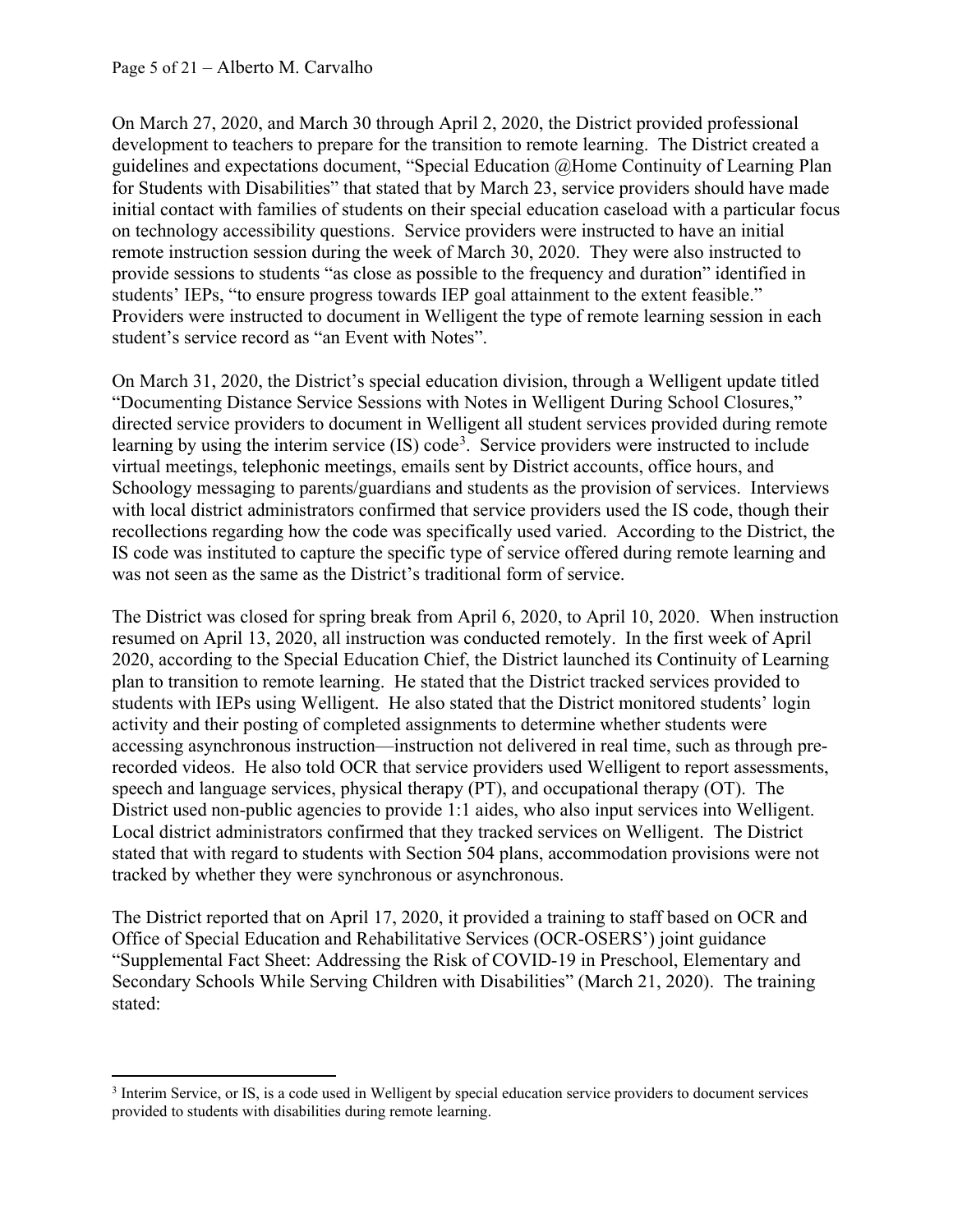[The] exceptional circumstances [created by the COVID-19 pandemic] may affect how all educational and related services and supports are provided…the provision of [FAPE] may include,…special education and related services provided through distance instruction provided virtually, online, or telephonically…schools may not be able to provide all service in the same manner that they are typically provided…federal disability law allows for flexibility in determining how to meet the individual needs of students with disabilities. The determination of how FAPE is to be provided may need to be different in this time of unprecedented emergency.

Citing this guidance, the District directed service providers to document services using the IS code and to focus on recording the amount of contact or attempted contact with students with disabilities. The training further stated that "[t]he expectation is not for providers to deliver every minute per FAPE 1 [*sic*] during COVID-19 school closures, but to document each attempt and contact with the student."[4](#page-5-0)

Throughout the pandemic, the District uploaded guidance onto Welligent regarding tracking services. The District provided examples of service tracking guidance posted in Welligent for local district administrators which included, for example, guidance on service tracking during remote learning, capturing RSP and BII services during remote learning, and capturing synchronous and asynchronous RSP and BII services.

The Special Education Chief told OCR that the District tracked services provided to students with IEPs but did not require that the amount of services provided actually match IEPs minute for minute during remote learning. According to the Special Education Chief, the District did not have a methodology for determining when a service delivered remotely would be considered equivalent to the same service required by an IEP. He stated that if a student logged in, the District counted it as class time for 1:1 instruction by capturing attendance, the resource teacher tracked interactions and any adult assistance provided, and each service provider reported their own individual time. The Special Education Chief noted that each service provider would selfreport their service time through the Welligent Service Record. On April 17, 2020, the District directed Resource Specialist Program (RSP) service providers to document services using "inside of general education" and "outside of general education" on student service records, and included emails, phone calls, and attempts to contact the student and family as counting towards services provided "outside of general education" on the student service record.

During the spring of 2020, the District also provided guidance to staff concerning the provision of services to students with Section 504 plans. For example, the District issued a notification through Welligent "Conducting Section 504 Activities During Covid-19 Pandemic" that instructed staff to connect with parents/guardians virtually or telephonically to "conduct Section

<span id="page-5-0"></span><sup>4</sup> While the March 21, 2020, OCR-OSERS guidance states that "the exceptional circumstances may affect how all educational and related services and supports are provided" and states that FAPE may include special education or related services delivered as appropriate through "distance instruction, provided virtually, online or telephonically," it does not state that districts were not required to provide "every minute" of FAPE or that "contact with the student" alone would meet FAPE requirements during COVID-19 school closures. *See* OCR-OSERS March 21, 2020, Guidance, p. 2, available at

[https://www2.ed.gov/about/offices/list/ocr/frontpage/faq/rr/policyguidance/Supple%20Fact%20Sheet%203.21.20%2](https://www2.ed.gov/about/offices/list/ocr/frontpage/faq/rr/policyguidance/Supple%20Fact%20Sheet%203.21.20%20FINAL.pdf) [0FINAL.pdf](https://www2.ed.gov/about/offices/list/ocr/frontpage/faq/rr/policyguidance/Supple%20Fact%20Sheet%203.21.20%20FINAL.pdf) .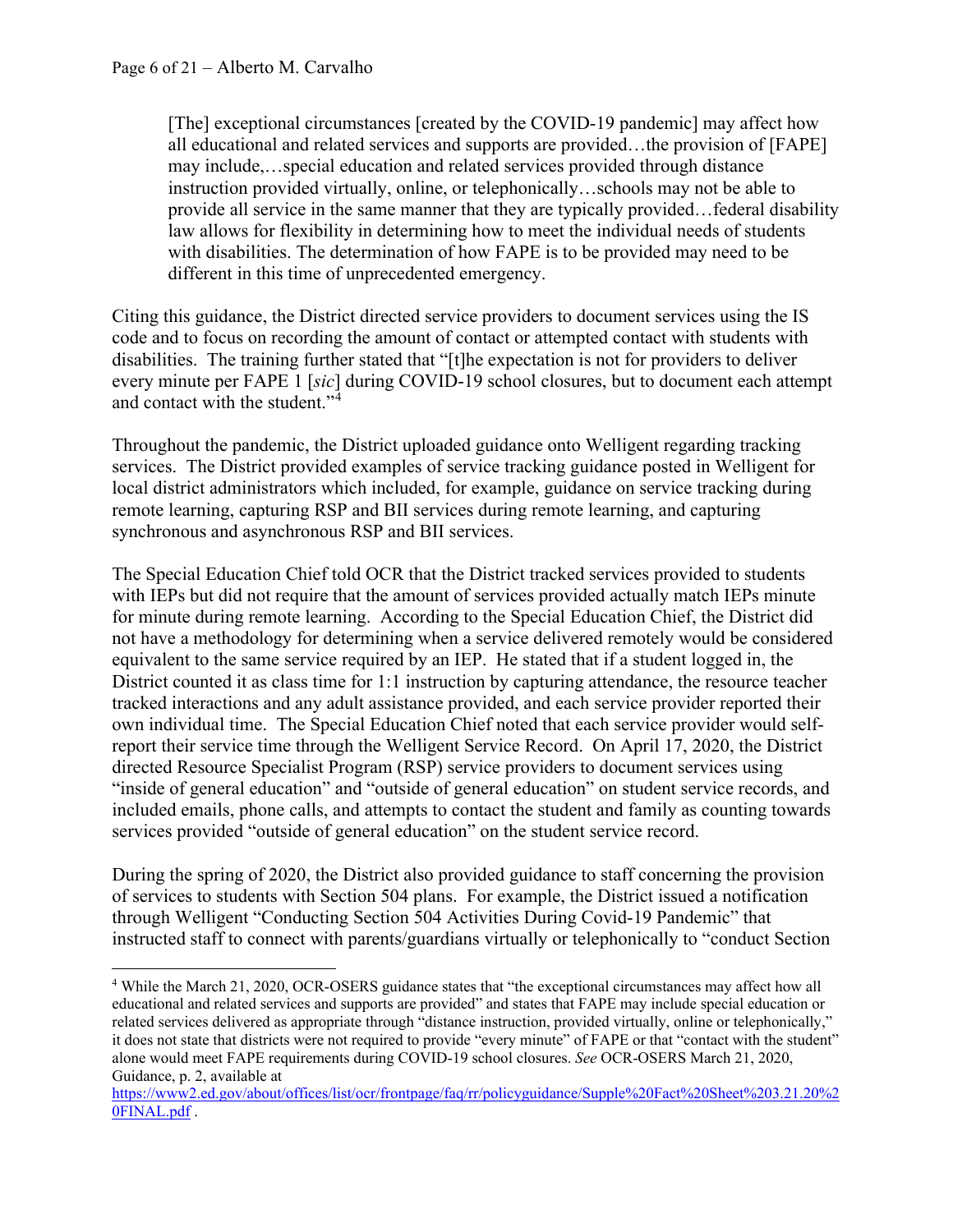504 activities." The notification also informed staff where they could obtain guidance on conducting Section 504 "preparatory activities, holding Section 504 evaluations, and required follow-up activities," and where they could obtain guidance regarding conducting meetings using Zoom.

On May 11, 2020, the then Superintendent announced that IEP meetings would be held online. According to the Special Education Chief, due to a consent decree with the California Department of Education, the District used Welligent to identify how many IEPs were overdue and then informed local districts of IEPs that were overdue. Some local district administrators also informed OCR that they convened Section 504 meetings online. For example, Local District South relied on the school team and family requests to hold additional IEP meetings. The Central District Office stated that Section 504 plan providers relied on requests from families for additional meetings and initiated meetings according to need.

On June 30, 2020, the District directed service providers to discontinue use of the IS code.

## **B. Fall 2020**

The 2020-2021 school year began on August 18, 2020. On July 13, 2020, the Superintendent announced that the "new [2020-2021] school year [would] start online only."

On August 28, 2020, the District provided guidance to IEP teams on how to temporarily document that IEP services would be provided through remote learning while the District developed a permanent page in the IEP that would document Distance Learning Plans. The announcement included "Sample FAPE Notes" language for the IEP indicating the remote instruction that would occur under the Distance Learning Plans meant instruction under the general supervision of an employee and included instruction, interactions, or check-ins via computers, video or audio instruction, and print materials.

Local District West administrators stated that at the beginning of the 2020-2021 school year all local districts added a statement to their IEP forms, at the direction of the District's Central Office, stating that the District would provide services to the "maximum extent possible." In September 2020, the District conducted trainings on documenting services during remote learning for Behavior Intervention Implementation (BII) service providers (September 2020 BII Training) and RSP Service Providers (September 2020 RSP Training). The September BII 2020 Training stated that providers were "to deliver services per FAPE during COVID-19 school closures to the maximum extent feasible given the distance learning format. This service delivery may not amount to a minute-to-minute match."

The September BII and RSP 2020 Trainings directed service providers to document synchronous and asynchronous service sessions together in Welligent and to code independent work, discussions, emails, comments, drafting of emails, time spent preparing for and completing asynchronous tasks, and phone calls from staff as asynchronous services. Local district administrators' recollections regarding how services were tracked varied. For example, Local District East administrators stated that RSP providers tracked in Welligent the time they provided services, both synchronous and asynchronous, and Welligent reports grouped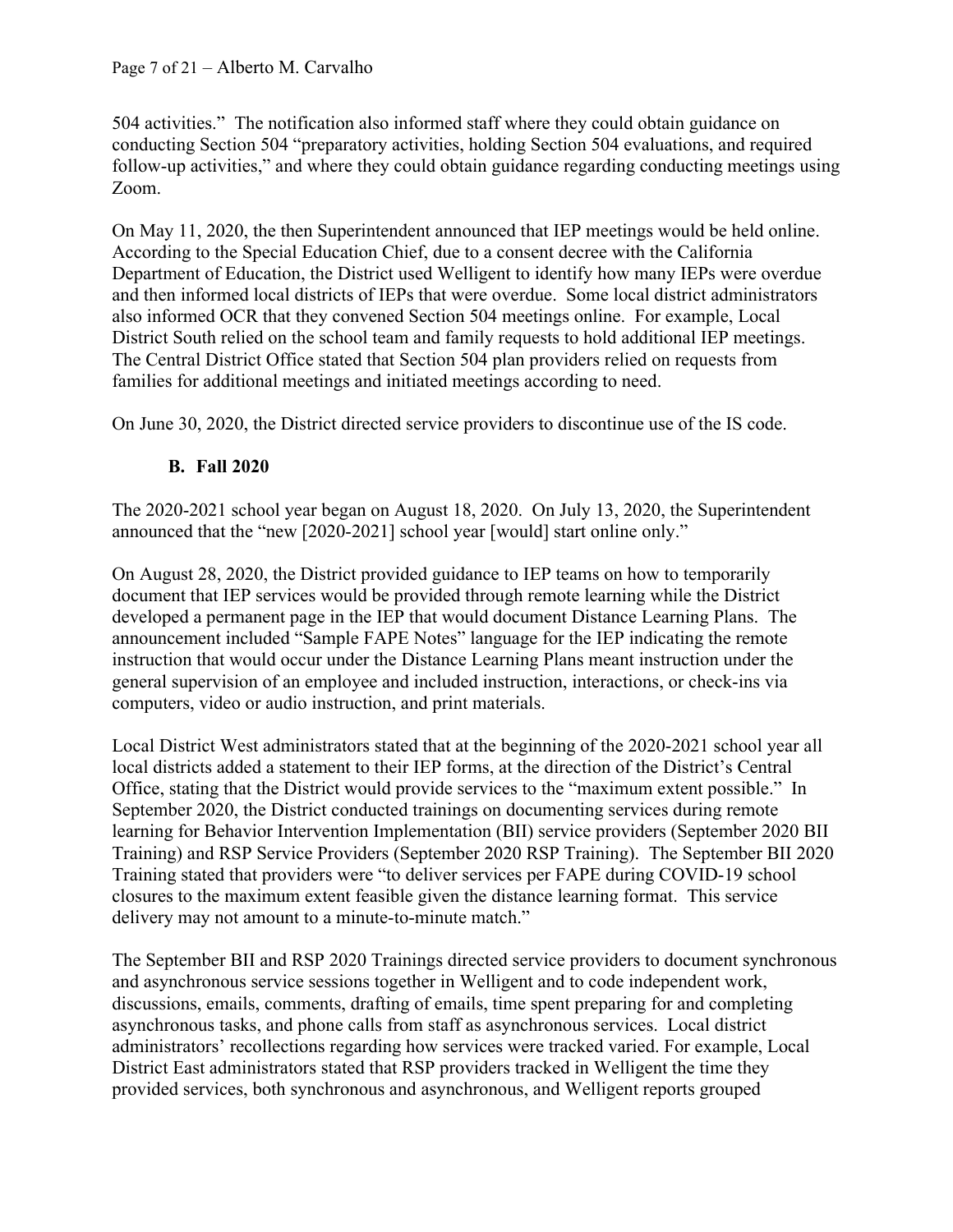synchronous and asynchronous activities together. Local District South administrators reported that they tracked asynchronous and synchronous instruction through Schoology based on assignments turned in, while Welligent tracked RSP and other services, including asynchronous activities that included phone calls to parents/guardians. Local District West administrators stated that there was no requirement for service providers to report asynchronous and synchronous services and stated that they could not access reports to determine whether services were synchronous or asynchronous because providers were inputting whether services were synchronous and asynchronous into Welligent's narrative notes section.

On September 1, 2020, the District issued an announcement to District staff stating that during remote learning, students' Section 504 accommodations must be implemented in accordance with their Section 504 plans and were "not waived due to the pandemic." The announcement instructed teachers and personnel responsible for implementing Section 504 plans to review and implement students' Section 504 plans. In circumstances where accommodations were not "feasible" due to remote learning, "a Section 504 evaluation may be necessary to consider alternative accommodations to address the distance learning environment." The District stated that it was the responsibility of Section 504 designees at school sites to ensure that implementation issues were addressed during remote learning. The District did not track instances of implementation issues due to remote learning for students with Section 504 plans and therefore did not know how often this occurred.

The District informed OCR that during the 2020-2021 school year, the District suspended its practice of providing quarterly updates to parents/guardians if the provision of their student's services fell below 70% because the District's reduction in daily instructional minutes during remote learning rendered Welligent inaccurate because Welligent is programmed to calculate the percentage of service provision using the IEP service prescription and the total number of daily instructional minutes during a traditional school day. Therefore, the District's formula for reporting the percentage of service provision was inaccurate when applied to the reduced instructional minutes during remote learning. The District reported that it reinstated the quarterly service provision updates to parents/guardians during the 2021-2022 school year. Even without the quarterly service updates, parents/guardians continued to have the ability to access their students' IEPs through the Parent Portal.

# **C. Spring 2021**

In January 2021, the District conducted training on documenting services during remote learning for BII and RSP providers (January 2021 BII Training and January 2021 RSP Training). Both trainings described an additional feature in Welligent that allowed BII and RSP providers to document synchronous and asynchronous minutes separately. Time spent drafting emails and making phone calls was recorded as asynchronous time. Training for BII providers continued to state that service delivery did not have to be a minute-to-minute match.

An April 2021 RSP training on documenting services during "hybrid learning" (April 2021 Training) showed the new feature to Welligent allowing RSP providers to separately document in-person, synchronous, and asynchronous minutes. Asynchronous services were services provided to a student or group of students not in real time, independent work, discussions,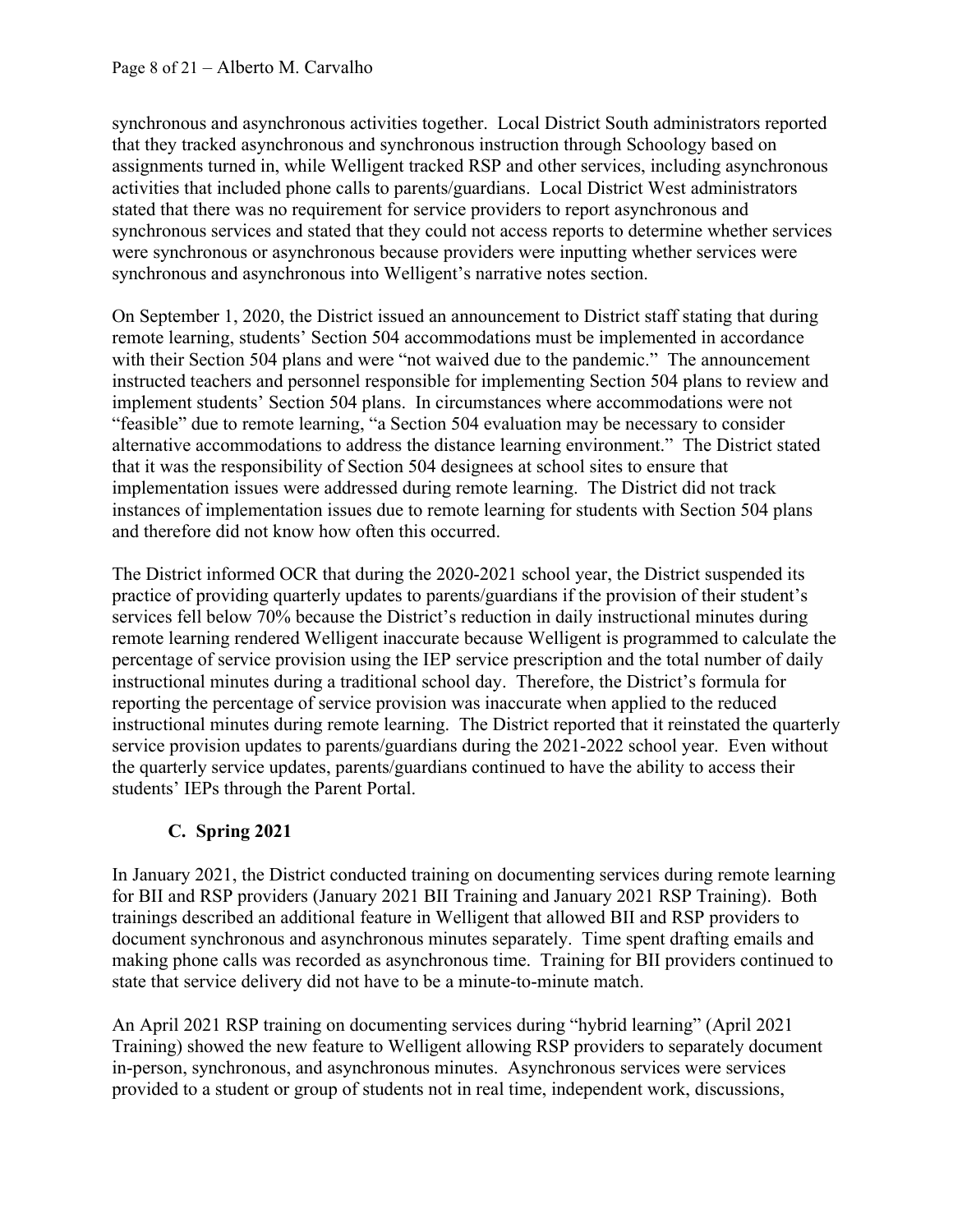emails, and comments. The service providers were instructed to input service minutes, the service code, and the start time of the service. The April 2021 Training further directed service providers to document time spent drafting emails, making phone calls, and preparing for or completing asynchronous instructional tasks as asynchronous events.

With regard to IEP implementation, the Special Education Chief stated that he saw service providers falling behind. He stated that he ran service tracking reports to identify gaps and provide support, and that each local district special education administrator also monitored service provision. Local district administrators described that they became aware of complaints regarding the provision of services to students with disabilities from the Central District Office or parents/guardians directly. They also described the lack of a mechanism for tracking and reporting the provision of services to students. They described that during remote learning they reviewed Welligent reports regularly, which could show overdue IEPs.

However, local district administrators provided OCR inconsistent information regarding whether they were able to use Welligent to track actual IEP implementation. For example, Local District East administrators stated that their office and each Community of School in their district had referral forms that tracked parent/guardian concerns; they also received complaints regarding IEP implementation from the Central District Office. The administrators stated that they received complaints about the way IEP meetings and assessments were being conducted, and the way services were being provided. While Local District East administrators reviewed Welligent reports every week which showed overdue IEPs, they stated that they did not have a process for reviewing IEPs to determine whether the service minutes could be completed under the limited minutes of synchronous and asynchronous instruction and did not have a report or mechanism to determine this information. Local District East administrators stated that they did not initiate IEP meetings to review how to address the individual needs of students who were provided limited minutes during remote learning. Local District South administrators stated that they reviewed Welligent reports every Friday to ensure that students received services and saw that service providers were providing services to the extent feasible. They tracked parent/guardian concerns and questions on a Google form. Local District South noted IEP concerns including: helping parents/guardians understand how services were being delivered through remote learning, parents/guardians wanting in-home services, parents/guardians keeping students engaged and on track during synchronous learning, and service providers not tracking services. Unlike Local District East administrators, Local District South administrators were able to run reports to see if the services provided matched the IEP. Local District West administrators stated that they ran weekly reports to review overall service delivery for every school such as a school missing an RSP teacher; they noted that most parent/guardian concerns were related to service provision. They further noted that parents/guardians had concerns about how students were going to receive services, whether they would receive the minutes specified in their IEP, and whether they would have access to their aide or paraprofessional. The administrators also reviewed weekly Welligent reports to identify schools that were underreporting services or had overdue IEPs and stated that they resolved these concerns by ensuring that special education students were receiving services "to the maximum extent feasible." They stated that they reviewed "percentage of service provision" for every school and "quality of service" but did not indicate how they arrived at "percentage of service provision" or "quality of service" and did not provide sample weekly Welligent reports for OCR review. They also did not recall if there were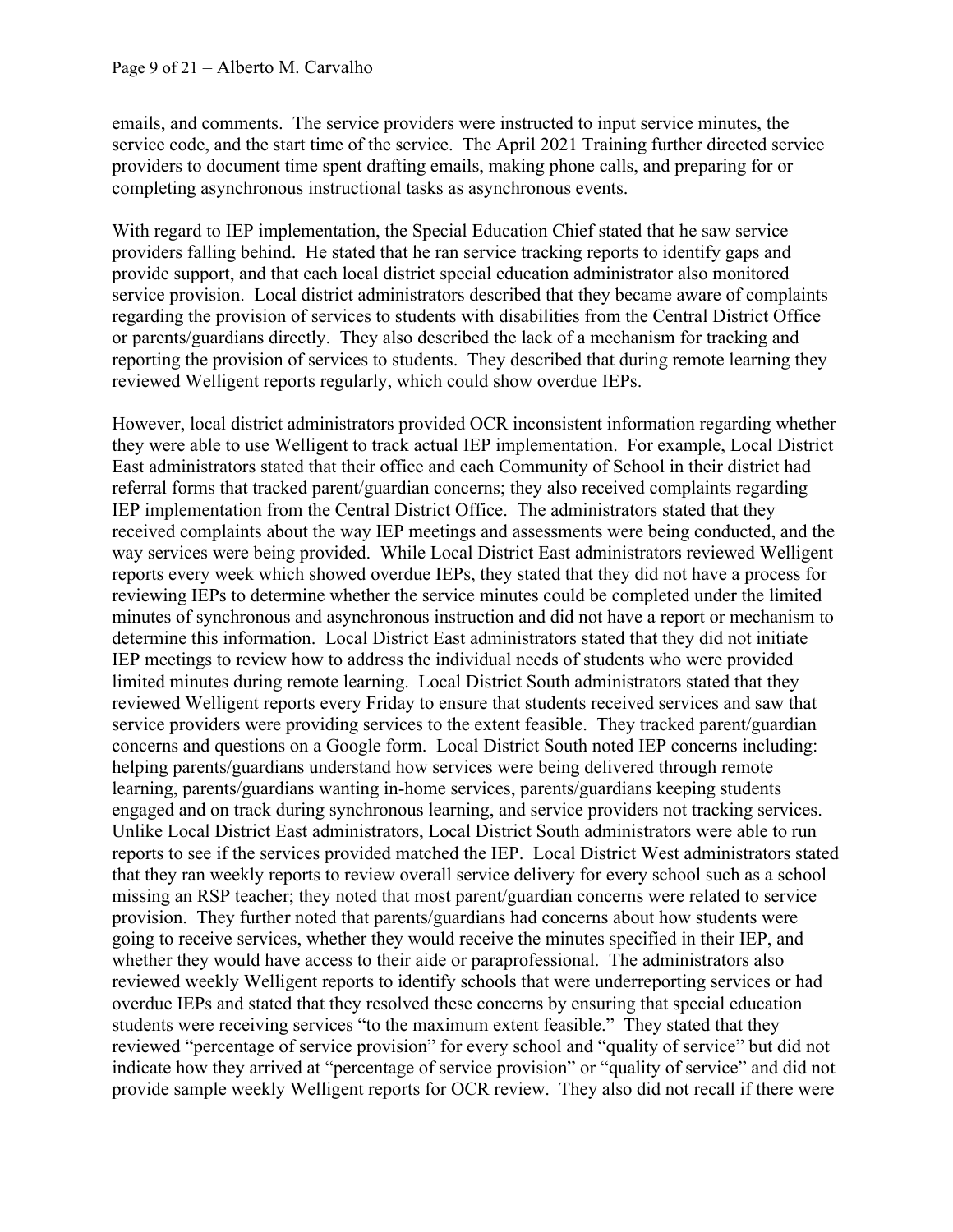inaccuracies in service reporting. The administrators further stated that they tracked parent/guardian communications in a Google form and responded to all parent/guardian complaints within 24 hours.

The Central District Office did not specify whether and how Section 504 plans were reviewed to determine whether services could be provided during synchronous and asynchronous instruction or whether schools convened Section 504 meetings to address students' individual needs during remote learning. The Central District Office stated generally that school Section 504 designees held Section 504 meetings according to need and updated Section 504 plans as necessary.

OCR spoke with a parent of a student receiving RSP services through an IEP plan in the District (Witness 1), and a parent of a student receiving behavioral support services in the District (Witness 2). Witness 1 stated that during the pandemic period the District did not provide the RSP services specified in the IEP because the teacher had difficulty logging on or spent time waiting for other students; further Witness 1 believed that RSP services provided virtually were ineffective in assisting the student. She stated that she had to request RSP service logs from the District to negotiate compensatory education; she reported that the District agreed to provide compensatory services for some but not all services in dispute and discussions were ongoing at the time OCR interviewed Witness 1. Witness 2 reported that, during remote learning, the behavioral support provider relied on Witness 2 to determine how to support the student and to administer support. She also believed that the services did not meet the student's needs. In response to OCR's reporting to the District that parents raised IEP implementation issues during remote learning, the District stated that it communicated "expectations" to staff and provided resources on how to support students through remote learning which were provided in both synchronous and asynchronous models. The District also stated that providers scheduled one office hour per week and communicated this to parents/guardians, that parents/guardians were provided access to various resources to support students.

#### **D. 2021-2022 school year**

On August 9, 2021, the District conducted a webinar entitled "Facilitating Recoupment Conversations in Preparation for Full In-Person Return to School" (Webinar) for all District special education administrators and local district support staff. The Webinar's stated learning objective was to teach staff to distinguish between compensatory and recoupment services, and lead discussions at IEP meetings about the potential need for recoupment services.<sup>[5](#page-9-0)</sup> The Webinar articulated that compensatory education is not intended for situations such as the COVID-19 pandemic. According to the Webinar slides, compensatory education "implies that the school district was at fault or did something wrong in the provision of FAPE to a student with a disability during the COVID-19 school closure period" and is not intended for situations outside of a district's control or where the district is not at fault. The Webinar recommended that District employees "steer away" from using the terms "compensatory education" and "compensatory services" with students and families, and "reframe the conversation around" recoupment services.

<span id="page-9-0"></span><sup>&</sup>lt;sup>5</sup> The District offers recoupment services to students regardless of disability status. The Webinar outlined the process for determining recoupment services for students with IEPs. The Webinar does not include a process for determining compensatory education or recoupment services for students with Section 504 plans.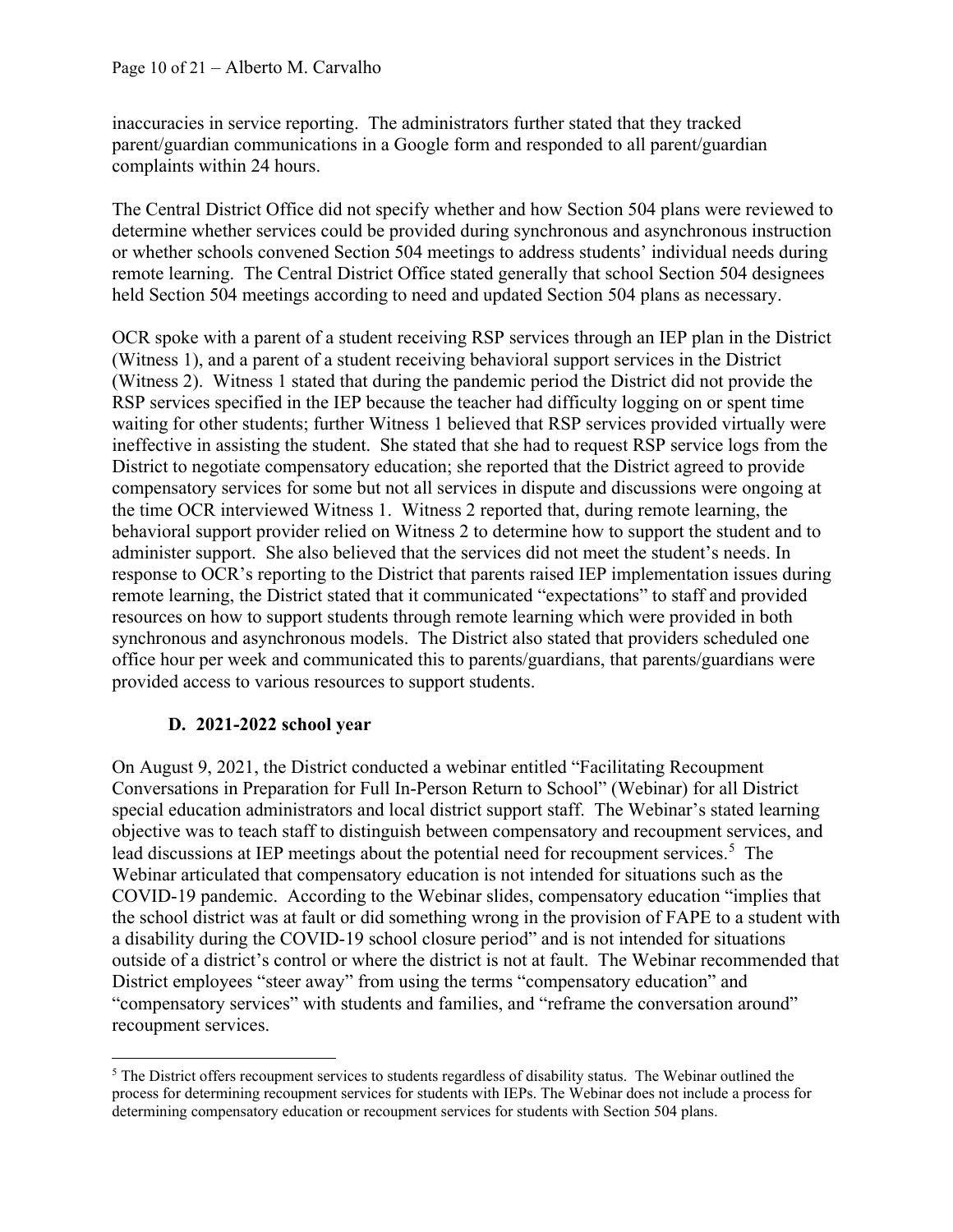According to the Webinar, the term recoupment services "implies that LAUSD and families work together to develop a plan for a student to address any loss of skills or lack of progress caused by COVID-19 school facility closures." The Webinar outlines the District's recoupment services program considerations that "[a]ll students likely suffered some learning loss from the conversion to distance learning" and "all students will require tailored teaching to address loss." "Learning loss" is described in the Webinar as any loss of skills or lack of progress caused by remote learning due to pandemic-related school facility closures. The Webinar further describes that students with disabilities, like students without disabilities, may be able to address their learning loss through tailored instruction, "but to the extent their disability prevents them from recovering and recouping quickly, then SWD [students with disabilities] may require additional instruction/support to continue making progress and educational benefit."

To assess whether recoupment services are needed, the Webinar encourages case carriers and service providers to engage in a three-step preparatory activity using the "IEP Team Consideration for Goal Progress" to assist an IEP team (Team) to engage in a "meaningful, data driven discussion to determine goal progress." The preparatory activity outlines three steps:

- 1. Evaluate a student's IEP goal progress and determine whether the student met each goal or made some progress, and whether there is evidence of regression or learning loss.<sup>[6](#page-10-0)</sup>
- 2. Document services and supports a student received before and after school facility closures, including the method of provision of services (i.e., in-person, synchronous, and/or asynchronous through pre-recorded videos, work packets, and/or email check-ins).
- 3. Analyze a student's successes and challenges accessing instruction and services alongside the student's historical pattern of learning and progress. Specifically, ask whether a "student's goal progress align[s] with expectations of progress/goal achievement in light of the various models of instruction provided during the pandemic" and if a "student's goal progress shift[ed] from his/her past goal progress, or was it [*sic*] consistent with what was experienced by all students?"

The Webinar states that if, after considering these steps, case carriers and service providers determine that a student has not made sufficient progress towards their IEP goals, their progress does not align with the expectations of progress/goal achievement, there is "significant loss of learning/skills, AND [the] student demonstrates a need for additional services (i.e., recoupment)." a suggested plan for recoupment services is created and an IEP meeting is scheduled.<sup>[7](#page-10-1)</sup> At the IEP meeting, the Team reviews the results from the "IEP Team Consideration for Goal Progress" and determines the type, amount, and timeframe for the provision of recoupment services. The Webinar does not explain or provide a definition of "significant loss of learning/skills" or when a "student demonstrates a need for additional services." These terms are stated as an undefined required step in the District's flowchart for determining recoupment services.

<span id="page-10-0"></span> $6$  The Webinar does not specify which IEP goals the Team should evaluate. For example, it does not specify whether the Team should evaluate the student's pre-pandemic IEP goals, and/or IEP goals that were created or modified during the pandemic.

<span id="page-10-1"></span><sup>7</sup> The District separately informed OCR that according to District policy "all parents and guardians will be given the opportunity to engage in a recoupment discussion, whether or not the preparatory activities of the IEP team initially determine a need for recoupment."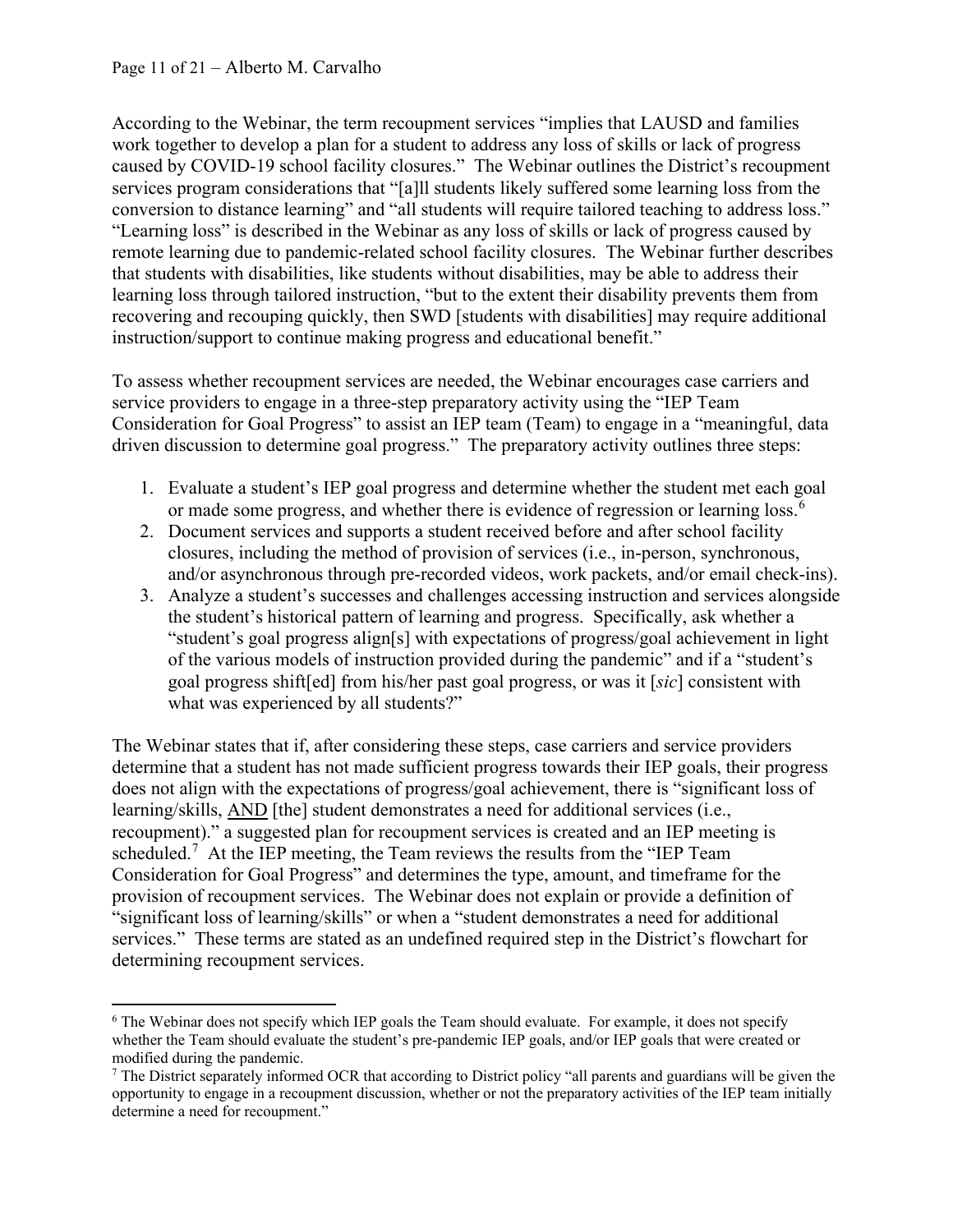The Webinar directs the Team to document whether or not the student requires recoupment services using specific recommended language in their IEP. According to the Webinar, there is "no specific formula to decide the amount or type of recoupment service(s) to offer." "Recoupment service(s) need not be provided for the exact frequency/duration or service(s) as stated in the IEP (i.e., not minute-for-minute, day-for-day or service-for-service)." Instead, recoupment services "must be reasonably calculated to provide the educational benefits that likely would have accrued from special education services delivered had school facilities remained open." Types of recoupment services include a block of service (with a start and end date); District enrichment courses or District enrichment programs such as tutoring and "Learning Center"; collaboration with service providers and parents/guardians; and instructional strategies such as re-teaching content, pre-teaching new materials, and teaching missing foundational skills.

Based on the above, if the student does not require recoupment, the Team notes that it has engaged in an analysis of the student's goal progress, including their participation and progress in remote learning, and determined that the student has not experienced learning loss that requires recoupment services. On the other hand, if the Team decides that a student requires recoupment services, the Team notes that it has determined that the student experienced some educational loss and is recommending that the student receive recoupment services. The Webinar directs the Team to list the specific services and/or instructional strategies it recommends, the date/times the services are available, the duration of the services, and that the services are limited for recoupment purposes and not an offer of FAPE. Comparably, Local District South's guidance entitled "IEP Team Considerations for Goal Progress during Distance Learning" also states that "recoupment services are not part of a student's FAPE." If the Team offers recoupment services, the Webinar states that the District sends the parent(s)/guardian(s) a letter with a copy of the IEP that includes the offer of services. If the parent(s)/guardian(s) consent(s) to this IEP, the recoupment services are implemented. If the parent(s)/guardian(s) do(es) not consent to this IEP, the District provides the parent/guardian with their "rights and options for resolution."

During interviews with OCR in August 2021, the Special Education Chief, Local District East Special Education Director, and Local District West Special Education Director all stated that the District was reserving compensatory education for circumstances where the District is at fault for the non-provision of services. The Local District East Special Education Director described that, because the District did not create COVID-19, it is not at fault for the non-provision of services during the pandemic, and therefore would provide recoupment services to address learning loss rather than compensatory education. According to the Special Education Chief, the District did not create and did not plan to create centralized guidance on compensatory education related to the COVID-19 pandemic. District staff added that compensatory education is available on a case-by-case basis and through the District's informal and formal dispute resolution processes.

The Special Education Chief, and Local District East, Local District South, and Local District West Special Education Directors told OCR that the District's focus in the 2021-2022 school year has been on providing recoupment services to address learning and skill loss during the COVID-19 pandemic. The Local District East Special Education Director stated that District staff have been trained to have conversations during IEP meetings about recoupment services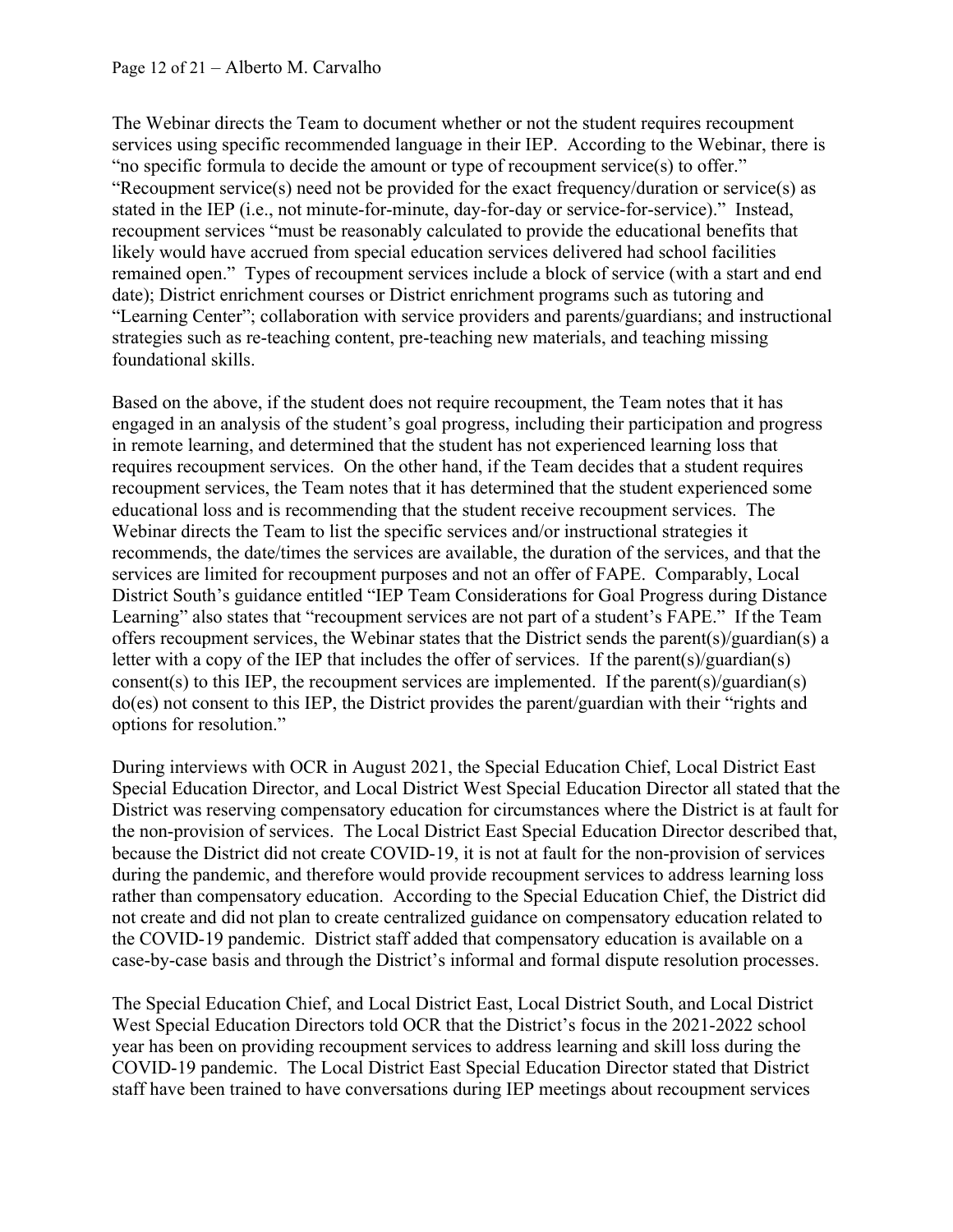and the Local District West Special Education Director stated that staff are "well versed" on the difference between compensatory education and these services. The Local District South and Local District West Special Education Directors further stated that all students have access to recoupment services that include: tutoring; summer programs; enrichment opportunities; a tutoring program entitled "Primary Promise"; and other programs available to "target populations" such as homeless and foster youth.

On September 8, 2021, the District's Division of Special Education sent a guidance memorandum to principals titled "Guidance for IEP Teams Regarding Recoupment Services and Required Written Correspondence for CDE [California Department of Education] Corrective Action." The guidance referred to "CDE mandated corrective actions for identified students" which, among other things, required a determination regarding compensatory education for students who did not receive new or increased services due to delayed evaluations.

In November 2021, the District modified its recoupment consideration process to require recoupment considerations for all students with IEPs and updated the required documentation of these determinations in each student's IEP. On November 15, 2021, the District published a "Division of Special Education Employee Newsletter" directing special education personnel to convene IEP meetings to make recoupment service considerations for every student with an active IEP during the 2021-2022 school year. Later that month, on November 29, 2021, the District issued a "Recoupment Consideration" guidance directing all IEP teams to document their consideration in Section N of the IEP. Section N requires IEP teams to certify that: "the IEP team has reviewed and discussed student's progress/achievement and considered factors that may have impacted student's learning during the school facility closures as a result of the COVID-19 national pandemic" and either check a box that recoupment services are necessary, or that recoupment services are not recommended. Parent(s)/guardian(s) are also provided with procedural safeguards at the start each IEP meeting.

In March and April 2022, the District further modified its process for considering recoupment services and amended its definition of compensatory education. In March 2022, the District conducted "IEP Clinic" trainings that stated, "compensatory education is provided to students with disabilities as a remedy for the District's violation of the Individuals with Disabilities Education Act (IDEA) that resulted in a denial of a free appropriate education (FAPE)," and removed the qualification that compensatory education is limited to circumstances not resulting from COVID-19 school closures. In March and April 2022, the District created guidance documents which it has yet to distribute to parent(s)/guardian(s), staff, students, or stakeholders that further modified the recoupment consideration process. In March 2022, the District created a revised version of the "IEP Team Considerations for Goal Progress Planning" document that states under an "additional factors to consider" heading, that "students should be considered for compensatory education services if service(s) were not delivered." The document does not otherwise discuss or articulate a process for determining compensatory education when special education related aids and services were not provided during the COVID-19 pandemic. In April 2022, the District created a revised "Goal Progress Planning Map for IEP Consideration of Recoupment Services" guidance that removed the term "significant" from the recoupment consideration of whether a student experienced loss of learning/skills and demonstrates a need for additional supports.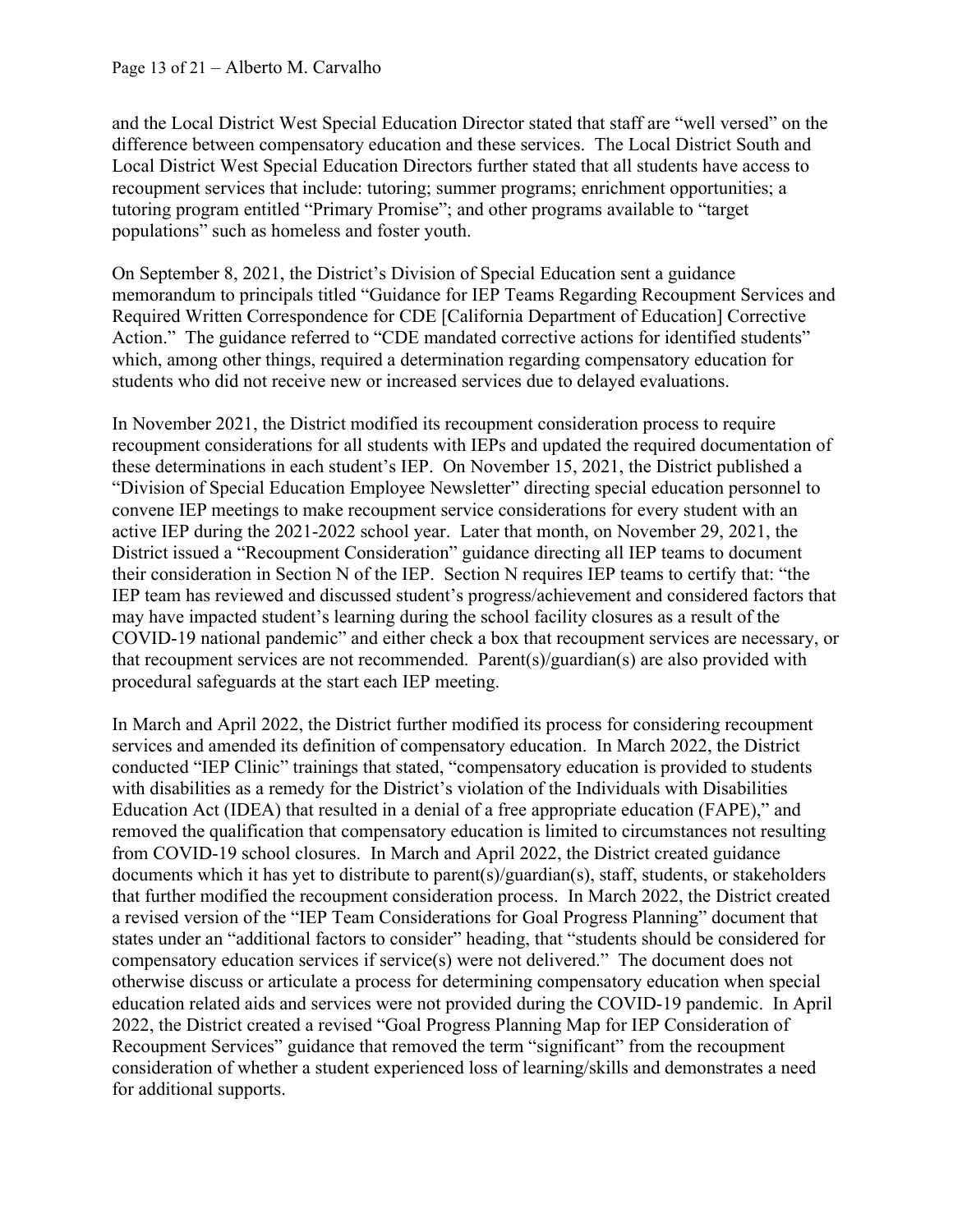In April 2022, the District informed OCR that during the 2020-2021 and 2021-2022 school years it made recoupment service offers to a total of 652 students with IEPs through the District's recoupment process and compensatory education offers to 1,493 students with IEPs through IEP team initiated meetings.

The District further informed OCR that it did not develop a plan for Section 504 teams to consider recoupment services or make compensatory education determinations for students with Section 504 plans, and during the 2021-2022 school year the District did not make any individualized recoupment service offers or compensatory education offers to students with Section 504 plans. The District described that recoupment services are provided to all students in the District and students with Section 504 plans who received recoupment were provided these services through school site processes designed for all "general education" students, instead of through a process involving the Section 504 team. The District further stated that the District has not held Section 504 meetings to determine compensatory education because none of the District's students with Section 504 plans receive special education services.

## **IV. Analysis and Conclusions**

As described further below, OCR found that the District failed to provide a FAPE as required by Section 504 to qualified students with disabilities in violation of Section 504. Specifically, OCR found that during remote learning, the District (1) limited the services provided to students with disabilities based on considerations other than the student's individual educational needs, did not evaluate those students' needs prior to determining what services they would receive during remote learning, and did not ensure that the placement decisions were made by a group of persons knowledgeable about the students' needs in violation of 34 C.F.R. § 104.33(b)(1)(i) and § 104.35(a) and (c)(3); (2) failed to accurately or sufficiently track services provided to students with disabilities in violation of 34 C.F.R. § 104.33 and 34 C.F.R. § 104.61 (incorporating 34 C.F.R. § 100.6(b)); and (3) failed to develop and implement a plan adequate to remedy denials of FAPE during remote learning.

### **A. The District limited services provided to students with disabilities without evaluating students or involving the IEP or Section 504 teams, and based on considerations other than the student's individual educational needs**

The evidence shows that the District communicated a policy to staff that it was not obligated during remote learning to provide services in the same level or amount (by service minutes) that was specified in each student's IEP. Students with IEPs are subject to the protections of Section 504 and districts are required to provide these students a FAPE. Communicating and implementing a policy in which District staff are not obligated during remote learning to provide services in the same level or amount that is specified in each student's IEP can result in the denial of a FAPE under Section 504 to students with disabilities. The September 2020 and January 2021 BII Training directed service providers to deliver services to the "maximum extent feasible," but that service delivery may not amount to a minute-to-minute match. Similarly, in its April 2020 guidance, the District stated that it did not expect service providers during remote learning to deliver every minute required by a student's IEP. The Special Education Chief confirmed that District policy asserts that minutes of services in Welligent did not have to match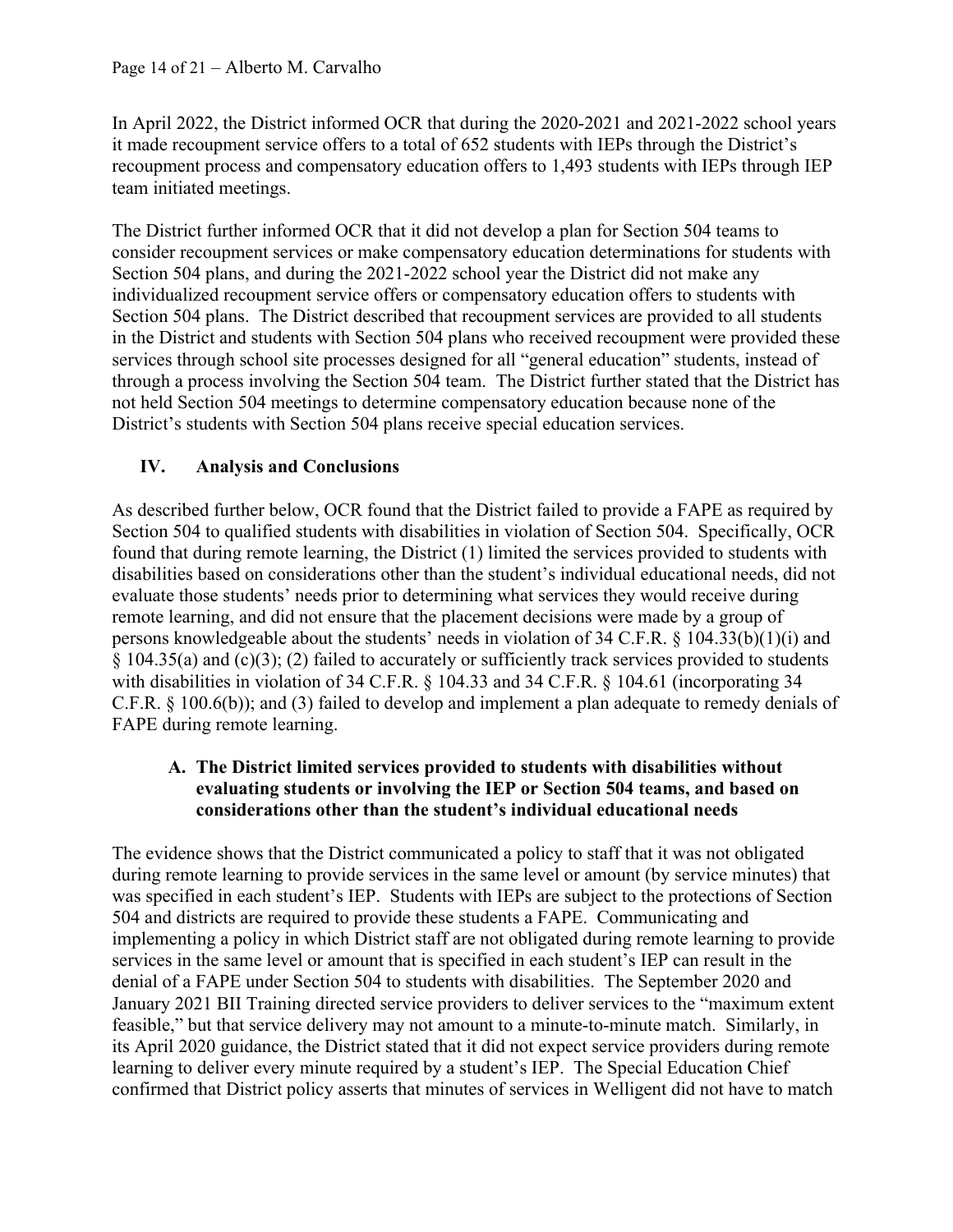the service minutes specified in the IEP during remote learning. The evidence further shows that the decisions to limit or alter the services provided to students with disabilities were not based on considerations regarding the student's individual educational needs and were not based on having conducted an evaluation of the student's individual educational needs. For example, the evidence indicates that the District did not consistently review IEPs or provide appropriate services for students with IEPs during remote learning. Local District East administrators stated that the District did not have a process for reviewing IEPs to determine whether the service minutes could be completed under the limited minutes of synchronous and asynchronous instruction and did not initiate IEP meetings to ensure that students would receive services during remote learning. Rather, the District included a statement in IEP meeting notes that the District would provide services to the "maximum extent possible." Local District South relied on the school team and family requests to hold additional IEP meetings.

Districts are also required to provide Section 504 students a FAPE. With regard to students with Section 504 plans, the District instructed teachers and other staff that accommodations must be implemented, that accommodations were not waived due to the pandemic, and that in situations where accommodations were not "feasible" due to remote learning, a Section 504 evaluation may be necessary to consider alternative accommodations to address the remote learning environment. The District did not, however, track the number of students with Section 504 plans who were not able to access needed accommodations due to remote learning because these students received accommodations rather than services. The District also did not specify whether and how Section 504 plans were reviewed to determine whether services could be provided during asynchronous and asynchronous instruction or whether Section 504 designees convened meetings to address students' individual needs. Instead, to show Section 504 plan implementation, the District stated that Section 504 designees held Section 504 meetings according to need and updated Section 504 plans as necessary.

Further, witnesses described instances where the District failed to provide the individualized services required by students' IEPs or Section 504 plans. For example, for two weeks after the March 2020 school closure, the District provided only pencil and paper packets to all students, which would have been a significant change in services for many students with disabilities with IEPs or Section 504 plans. Local district administrators also reported that they were aware that parents/guardians had concerns about provision of services and also saw Welligent reports indicating noncompliance with IEPs. For example, Local District South noted instances where services were not being provided to students with IEPs, Local District East's Welligent reports revealed overdue IEPs and percentages of IEP services provided, Local District West's reports revealed overdue IEPs and missing service providers, and Local Districts West and East tracked complaints that showed that parents/guardians had concerns with receipt of services, the conduct of IEP meetings and assessments, and the way services were being provided. Finally, interviews with Witnesses 1 and 2 corroborated District witnesses' assertions of implementation problems. The District stated that it does not have parents/guardians administer services and does not document parent/guardian support as a service. However, one parent witness interviewed by OCR believed that they were relied upon by the service provider to administer services; and parent witnesses told OCR that services provided remotely were not as effective as in-person services in meeting student needs. They also stated that the District did not evaluate whether students needed different or additional services during remote learning or modify IEPs so that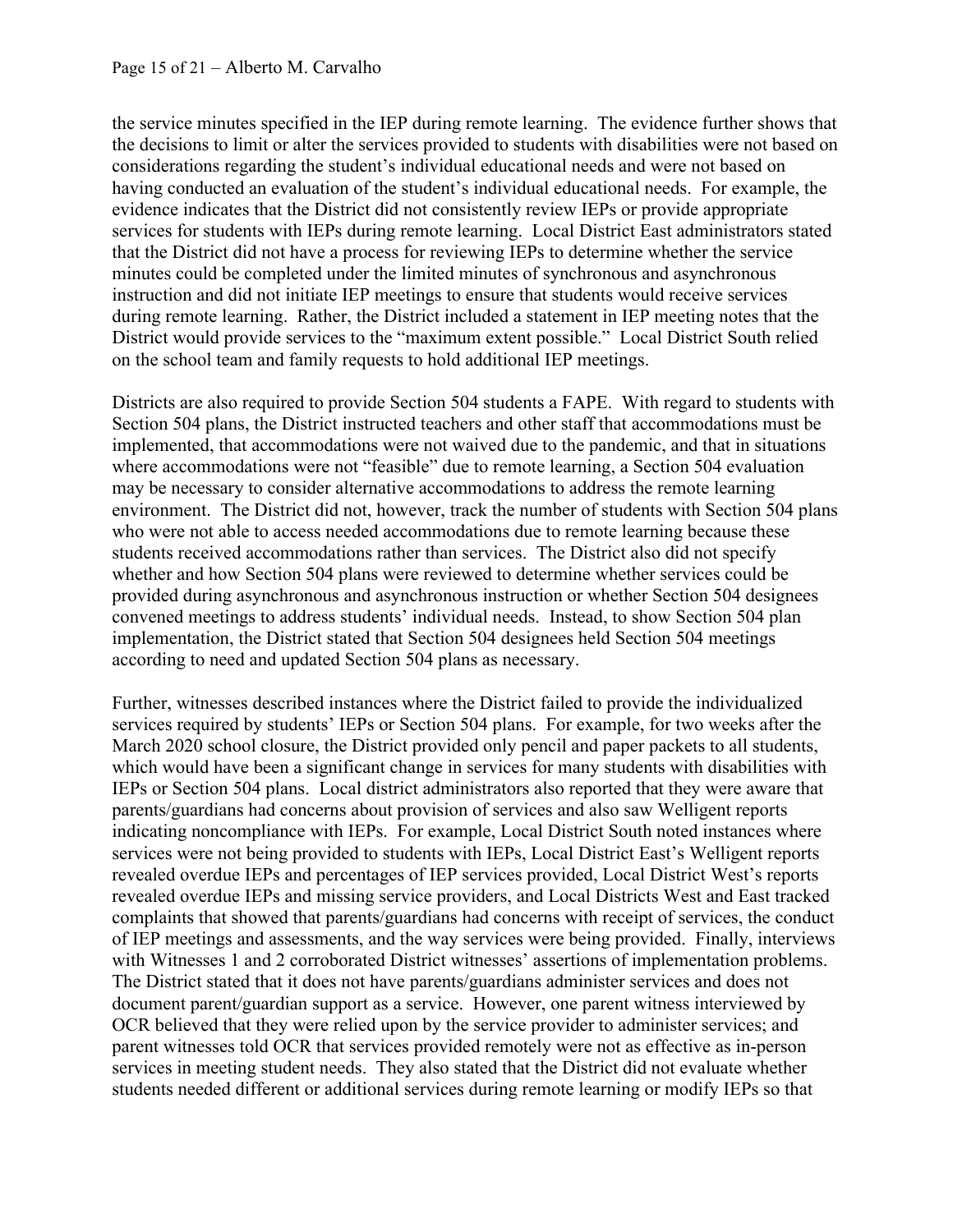students' individual educational needs would be met during remote learning. Although the District stated that it made Districtwide provisions during remote learning regarding grades and allowing extra time as necessary for students with Section 504 plans, the change in the manner of the provision of FAPE was not based on individualized assessments as required by Section 504, and the services the District was able to provide do not reflect the full range of services and supports to which students with disabilities may be entitled.

Despite the challenges of the pandemic, the District has an obligation under Section 504 to make individualized determinations designed to meet the individual educational needs of students with disabilities to ensure students with disabilities are provided a FAPE. OCR recognizes the District may have tried to provide services to the "maximum extent" it deemed possible given the circumstances; however, to the extent students with disabilities experienced educational or other deficits that resulted from not receiving services to which they were entitled, compensatory education services are required under Section 504. The evidence gathered, including webinar trainings regarding students with IEPs; documentation provided by the District, some of which are publicly posted on the District's website; and interviews with District-level administrators with responsibility to implement FAPE for students with IEPs indicate that the District's stance was that FAPE can be provided with reduced services, less than what is specified in students' IEPs plans, if that was the maximum that was feasible due to the pandemic. This position is not correct. Regardless of the challenges the District faced during the pandemic, students with disabilities in the District retain their right to FAPE under Section 504.

The District's failure to provide services designed to meet the individual educational needs of students with disabilities and to evaluate those students' needs prior to determining what services they would receive during remote learning constitutes a violation of Section 504.

## **B. The District failed to accurately or sufficiently track services provided to students with disabilities**

Additionally, the District either did not have a mechanism to track services or directed service providers to inaccurately document services for students with disabilities during remote learning. Specifically, the Central District Office stated that it did not track Section 504 plan implementation of accommodations because of a belief that Section 504 plan accommodations are typically not prescribed services that can be tracked by the District. The District relied on Section 504 teams to ensure that accommodations were provided during remote learning and to address implementation concerns. Also, as described further below, the District's practices and directions to services providers resulted in inaccurate tracking of the services provided to students with IEPs.

At the start of the pandemic, the District provided guidance to local districts to use the IS code for the provision of services, regardless of what services were included. IS coding resulted in inaccurate documentation of service provision because service providers were instructed to include attempts to contact students and families as services provided. Service providers included remote meetings, phone calls and messages, emails, office hours, and Schoology messaging alongside behavioral interventions, adapted PE, hearing services, speech and language services, OT, counseling, and RSP services under the IS code. On April 17, 2020,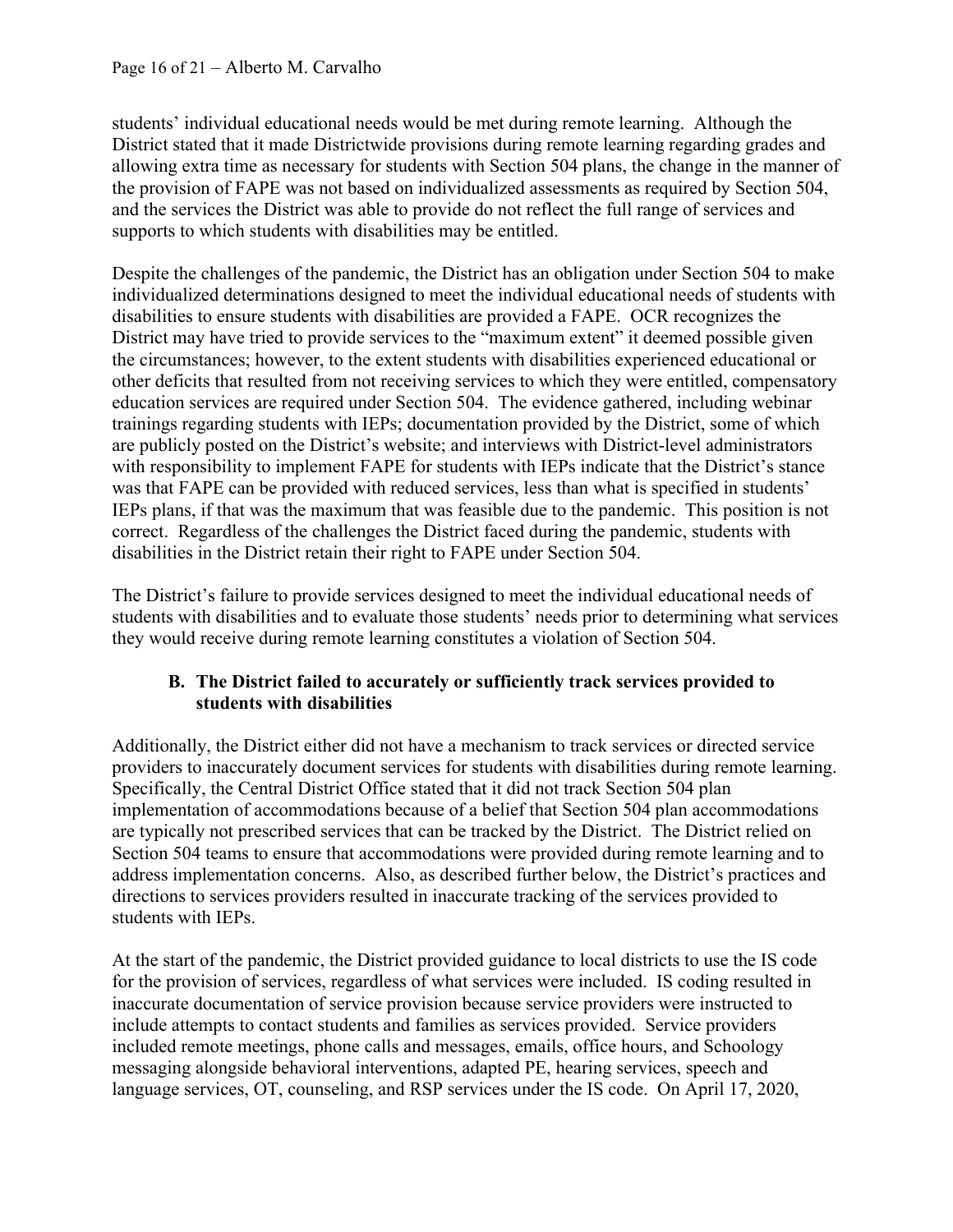#### Page 17 of 21 – Alberto M. Carvalho

District guidance directed RSP service providers to document emails, phone calls, and contact attempts as services provided.

Even after the District discontinued the IS code, BII and RSP trainings show that Welligent did not differentiate between synchronous and asynchronous services from September 2020 through January 2021 and continued to code services inaccurately by directing service providers to code independent work, attempts to contact families, and time spent preparing for and completing asynchronous tasks as asynchronous services. September 2020 BII and RSP Trainings directed providers to document synchronous and asynchronous service sessions together in Welligent. It was not until January 2021 that District BII and RSP trainings introduced a new feature allowing service providers to document synchronous and asynchronous minutes separately. However, January and April 2021 BII and RSP trainings continued to include time spent contacting students and families as asynchronous services.

Additionally, local districts were inconsistent in documenting services on Welligent. Local District South's and Local District East's service providers tracked synchronous and asynchronous services, but Local District East administrators stated that Welligent reports grouped synchronous and asynchronous activities together. Local District West had no requirement for service providers to report asynchronous and synchronous services and no way to review a report distinguishing the two because providers were inputting synchronous and asynchronous in the Welligent narrative notes.

Further, while parents/guardians could access the Parent Portal to review the services required and provided for students with IEPs, the only way for parents/guardians, or students to review the accuracy of the tracking regarding services being provided and make corrections would be to make a request for documentation from the District and pursue a resolution through one of the District's dispute resolution mechanisms. During the 2020-2021 school year, the District suspended their practice of providing quarterly updates to parents/guardians if the provision of their student's services fell below 70% because the District's reduction in daily instructional minutes during remote learning rendered Welligent inaccurate. Witnesses 1 and 2 stated that the minutes tracked in Welligent were not always accurate, because they included time the teacher spent logging on and time spent waiting for other students. Because parents/guardians did not have access to Welligent, to make corrections or request compensatory services, parents/guardians first had to request service logs from the District.

The District's inadequate tracking of accommodations provided to students with Section 504 plans, presumption that students with Section 504 plans did not have services to be tracked, and inaccurate tracking of services provided to students on IEPs further deprived these students of FAPE, in violation of 34 C.F.R. § 104.33. Recipients must also maintain such records and submit for our review complete and accurate compliance reports in such form and containing such information as may be necessary to allow OCR to ascertain whether the recipient has complied or is complying with Section 504. 34 C.F.R. § 104.61 (incorporating 34 C.F.R. § 100.6(b)). The District's failure to appropriately track services provided to students on IEPs and Section 504 plans accordingly violates the procedural requirements of § 100.6(b) as well.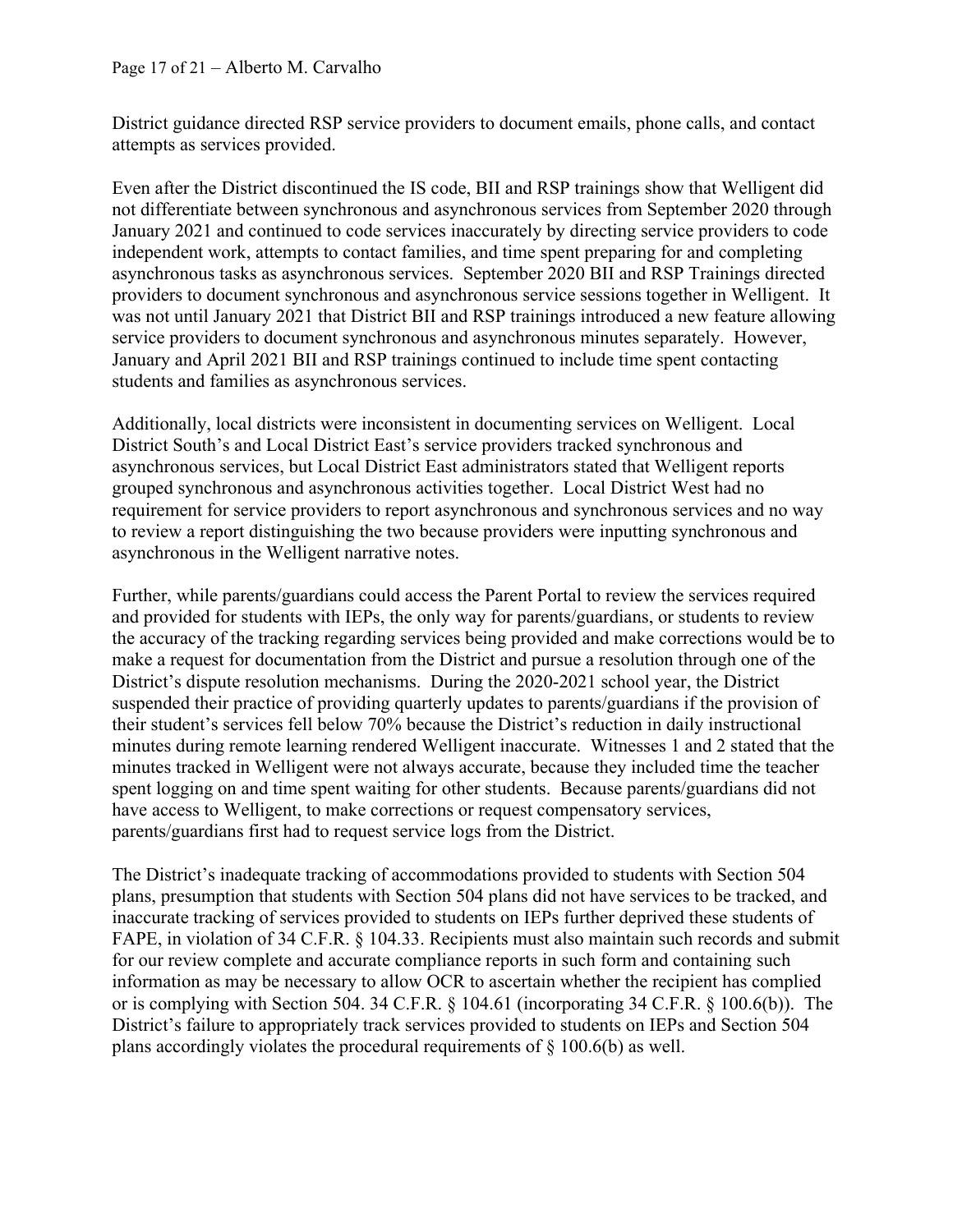### **C. The District failed to develop and implement a plan adequate to remedy denials of FAPE during remote learning**

In August 2021, the District created a legally unsupported heightened standard for the assessment of compensatory services, as reflected in the District Webinar, limiting the provision of compensatory services to circumstances where the District was at "fault." As a result, the District did not offer compensatory services when the District was unable or failed to provide appropriate services to a student with a disability during the COVID-19 pandemic. The Special Education Chief and Local District East and Local District West Special Education Directors told OCR that compensatory education was reserved for instances when the District was at fault for the non-provision of special education services. The Local District East Special Education Director reiterated this position that because the District did not create the COVID-19 pandemic, it was not at fault for the non-provision of services during the pandemic, and therefore would provide recoupment services to address learning loss rather than compensatory education. In addition, the Webinar specifically stated that recoupment services were not part of a student's FAPE and compensatory education is only available as a remedy when the District could have reasonably provided services through remote learning during the COVID-19 pandemic stay-athome orders.

In March 2022, during the course of resolution with OCR, the District created guidance that removed the qualification that compensatory education is limited to circumstances not resulting from the COVID-19 stay-at-home orders. However, according to the information that the District recently provided OCR, the District has not conducted a review of the decisions it previously made for individual students under that legally unsupported heightened standard.

Districts are required to ensure that each student with a disability has access to educational opportunities, including all special and regular education, related aids, and services necessary to receive a FAPE. This remains true even if the circumstances that resulted in the denial of FAPE to students with disabilities are not due to direct action or inaction by the District, such as the need to change to remote learning due to the COVID-19 pandemic. When the District has failed to meet its obligations to provide a FAPE to students with disabilities, those students might be entitled to additional instruction and services, referred to as compensatory services, to remedy any educational or other deficits that result from the student with a disability not receiving the evaluations or services to which they were entitled. Whether a student with a disability needs compensatory services as a result of remote learning must be individually determined, consistent with the requirements of Section 504. A district can remedy the failure to provide a FAPE to students with disabilities by making an individualized determination regarding whether and to what extent compensatory services is needed to address the denial of FAPE including to make up for any skills that may have been lost.

OCR recognizes that the District, pursuant to oversight by CDE, is in the process of conducting approximately 6,000 assessments of students with disabilities and providing compensatory services when an IEP team determines that a new or increased service is required. However, the CDE corrective action does not address the needs of *all* the students with disabilities in the District who may be entitled to compensatory education. The CDE corrective action addresses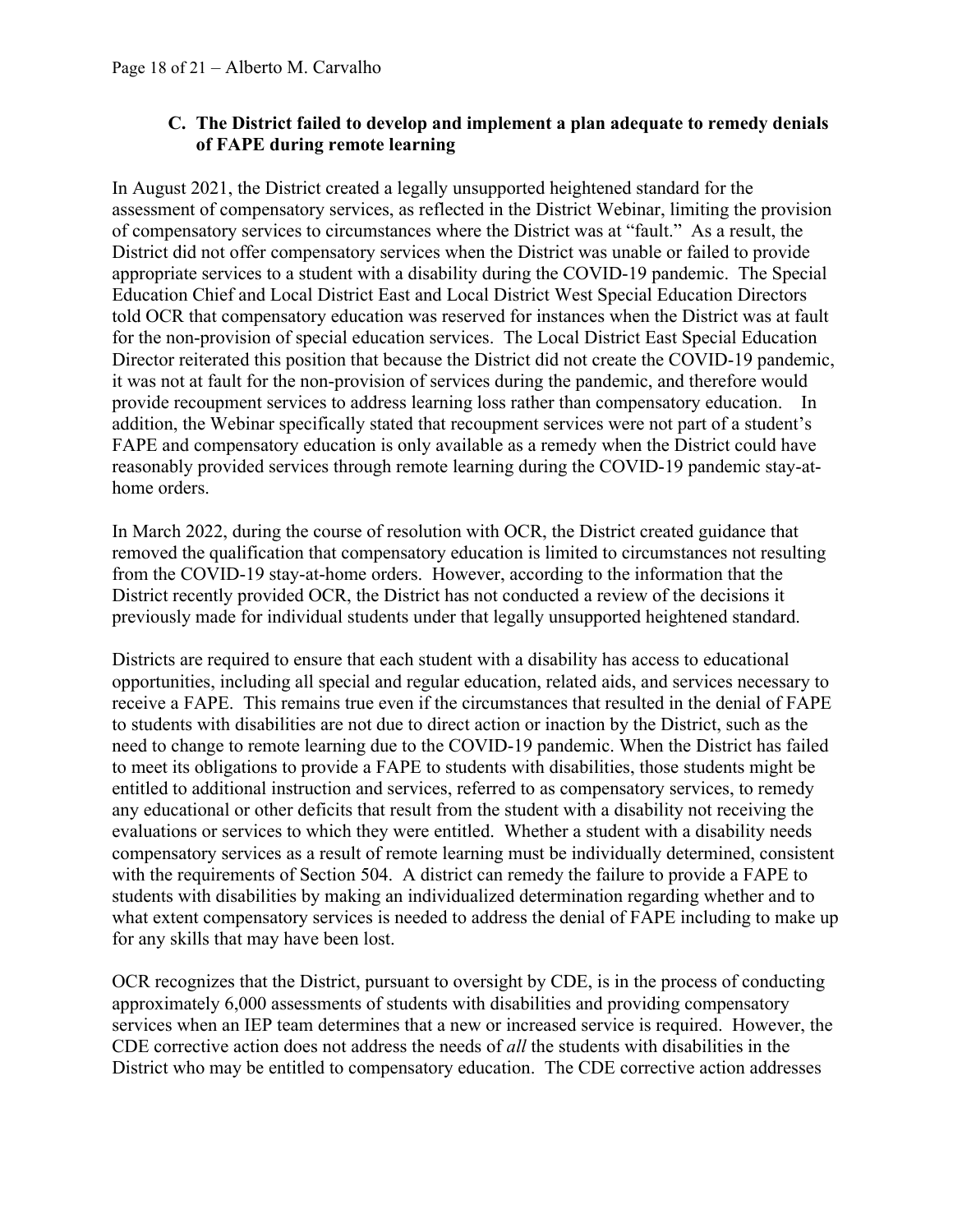the compensatory education needs of students with disabilities who are determined to need a new or increased service resulting from a delayed assessment during the pandemic.

Despite the documented lapses in the services the District provided during remote learning, and its failure to evaluate the needs of students with disabilities during remote learning, the District has not developed or implemented a comprehensive plan adequate to remedy the denial of FAPE to students with disabilities.

First, the District did not develop or follow a process for IEP teams to make individualized decisions regarding whether a student received the services required by their IEPs or Section 504 plans during the COVID-19 pandemic, and to determine whether compensatory services may be necessary. The District instead created a recoupment consideration process to address learning and skill loss for all students through a broad range of academic and enrichment programs. The District defined recoupment services as a collaborative effort between District employees and families to assess and address skill loss or lack of progress due to the COVID-19 pandemic. In August 2021, all District special education administrators and support staff were trained to distinguish between compensatory education and recoupment services through the Webinar that directed District staff to steer students and families away from IEP team discussions about compensatory services and reframe the conversation around recoupment services.

Moreover, in August 2021, the Webinar trained staff on a stringent and overly restrictive process to determine if students with IEPs needed recoupment services and offers minimal guidance on recoupment provision. The Webinar requires that it be determined that a student has not made IEP goal progress, the student's progress does not align with the expectations of their goal achievement, there is significant loss of learning/skills, and the student demonstrates a need for additional services, in order for recoupment services to be considered. If these terms are met, a suggested recoupment services plan is created, and an IEP meeting is scheduled. This recoupment service consideration process described in the Webinar and by District administrators during interviews with OCR focus on "learning loss." According to the District, "learning loss" is any loss of skills or lack of progress caused by remote learning due to school facility closures and a "significant loss of learning/skills" coupled with a need for additional services would determine whether a student will receive recoupment services. OCR recognizes that the District issued revised guidance in November 2021 requiring recoupment service considerations for every student with an active IEP during the 2021-2022 school year and drafted but did not disseminate guidance in April 2022 removing the requirement that learning loss be "significant" in order for a student to receive recoupment services. The District's revised guidance continues to focus on "learning loss", however, and as defined by the District, this term does not address circumstances where the District's failure or inability to provide appropriate services, including the individualized services identified in a student's IEP or Section 504 plan, resulted in a denial of FAPE. The trainings and District guidance therefore indicate that recoupment service considerations are not compensatory service determinations. Moreover, the Webinar and recent District guidance are limited to addressing students with IEPs and do not articulate a process for considering recoupment services or determining compensatory education for students with Section 504 plans who do not have IEPs.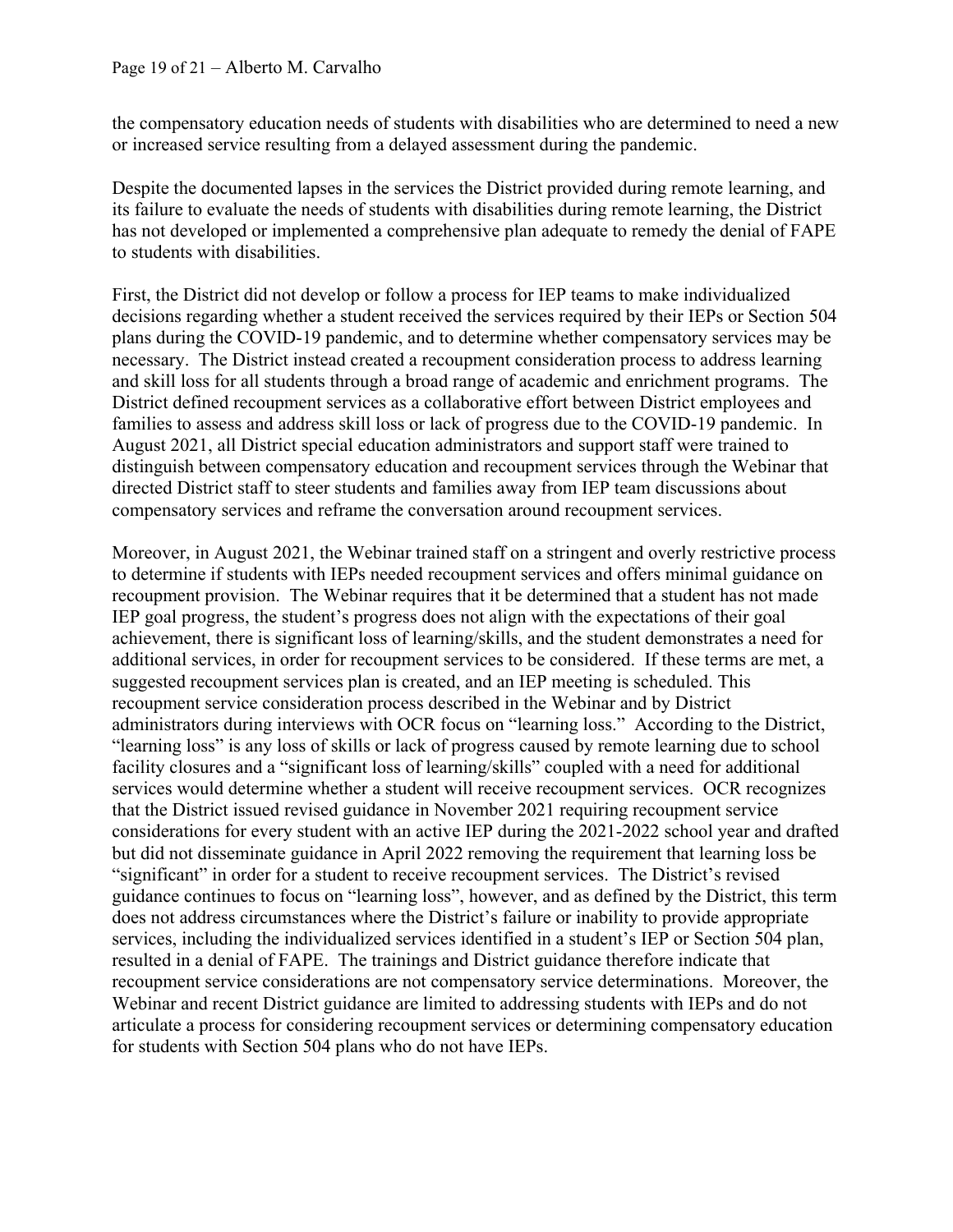Finally, from August 9, 2021, when the District conducted the Webinar, until the District issued a revised directive to conduct IEP team recoupment considerations for all students with IEPs during the 2020-2021 school year on November 15, 2021, the District articulated a heightened standard for the provision of recoupment services—one that apparently also did not give parents/guardians a meaningful voice in that determination. The Webinar stated that the purpose of the Preparatory Activity is to assist IEP teams to engage in a meaningful discussion about goal progress; however, the Webinar encouraged case carriers and service providers to complete the Preparatory Activity and to schedule an IEP meeting with a student's IEP team only after determining that a student has a significant loss of learning and demonstrates a need for additional services. Parents/guardians, meanwhile, despite knowing best how their children have fared during remote learning, were not involved in the recoupment service determination process unless or until case carriers and service providers recommend recoupment services and an IEP meeting was held. If an IEP meeting was held, parents/guardians only reviewed the results of the analysis of student progress, provision of services, and related services conducted by the case carrier and service provider(s).

To date, the District has not created comprehensive guidance on compensatory education to address the non-provision of services during the COVID-19 pandemic. The District instead created a "recoupment service" process focused on students' learning loss, not their loss of services. By design, that process does not purport to address whether and to what extent students with disabilities may need compensatory education as a result of the District's failure or inability to provide appropriate services during the COVID-19 pandemic.

For the reasons described above, OCR found that the District failed to develop and implement a plan adequate to remedy denials of FAPE during remote learning, in a manner consistent with Section 504.

## **V. Resolution Agreement**

To address the violations identified during the investigation, the District entered into the attached Resolution Agreement which is aligned with the issues investigated and the information obtained by OCR. The District agreed to create and implement a comprehensive plan which will describe for District staff, students, and parents/guardians the efforts the District will undertake to address the compensatory education needs of students with disabilities resulting from the Section 504 violations identified by OCR in this directed investigation. The plan will include a tracking mechanism to ensure all students who need compensatory education receive those services. The District will also appoint an administrator to oversee the District's implementation of the plan, and conduct outreach to parents/guardians, and other stakeholders regarding the plan.

Based on the commitments made in the Resolution Agreement, OCR is closing the investigation as of the date of this letter. When fully implemented, the Resolution Agreement is intended to address the areas of violations identified by OCR. OCR will monitor the implementation of Resolution Agreement until the District is in compliance with the terms of the Resolution Agreement and with the statute and regulations at issue in this investigation. Upon completion of the obligations under the Resolution Agreement, OCR will close the case.